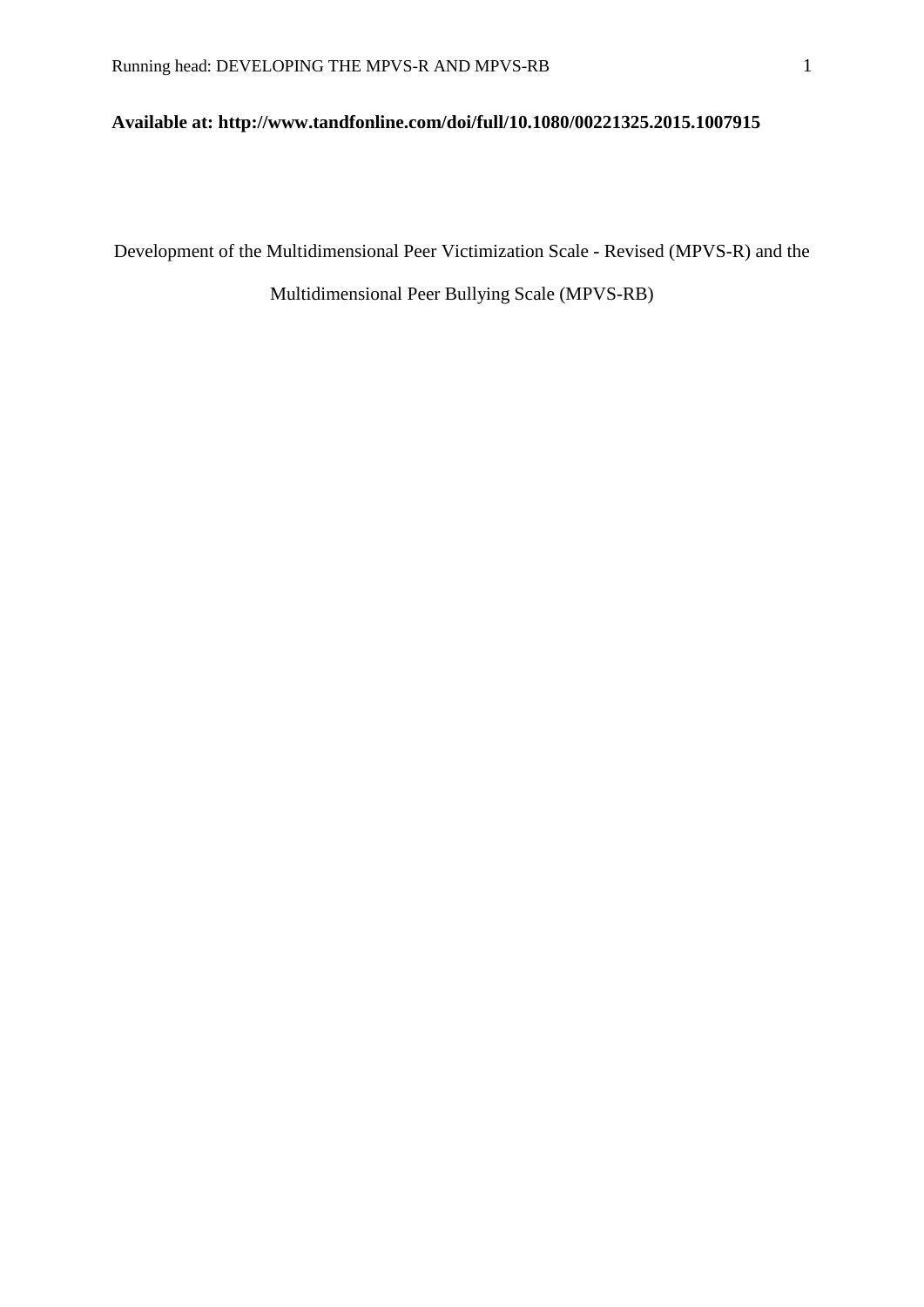### **Abstract**

Peer victimization is a frequent occurrence for many adolescents; however, some of the psychometric properties of self-report scales assessing these experiences remain unclear. Furthermore, with an increase in access to technology, electronic aggression should also be considered. The study examined the psychometric properties of the Multidimensional Peer Victimization Scale (MPVS, Mynard & Joseph, 2000), and developed versions to include the assessment of electronic aggression according to whether the adolescent was the target or perpetrator of peer victimization. Three hundred and 71 (191 girls and 180 boys  $M_{\text{age}} = 13$ years 4 months,  $SD<sub>ace</sub> = 1$  year 2 months) adolescents in the UK completed the MPVS including 5 newly developed items assessing electronic aggression, a version of the MPVS designed to assess victimization perpetration, and a measure of self-esteem. Confirmatory factor analyses yielded a five-factor structure comprising: Physical, social manipulation, verbal, attacks on property, and electronic for both scales. Convergent validity was established through negative associations between the victimization scales and self-esteem. Sex differences also emerged. One revised scale and one new scale are subsequently proposed: The Multidimensional Peer Victimization Scale - Revised (MPVS-R) and the Multidimensional Peer Bullying Scale (MPVS-RB).

*Key words:* peer victimization, peer bullying, self-esteem, electronic aggression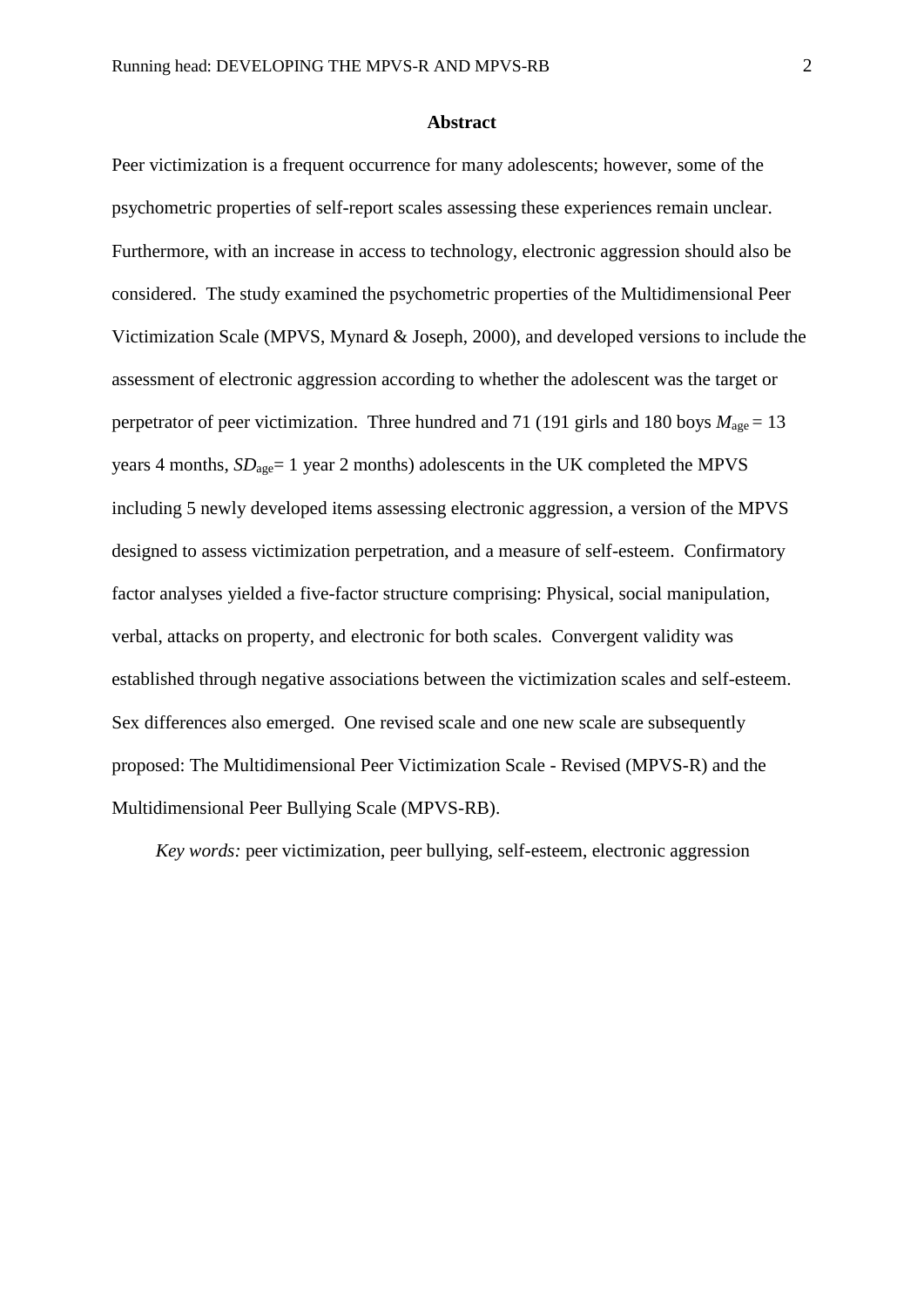Development of the Multidimensional Peer Victimization Scale - Revised (MPVS-R) and the

Multidimensional Peer Bullying Scale (MPVS-RB)

Since the work of Olweus in the 1970s, examining experiences of victimization has been the focus of numerous studies because of concern among researchers and practitioners regarding the consequences of these (e.g., Olweus, 2013; Renda, Vassallo, & Edwards, 2011; van Dam et al., 2012). Victimization can take many forms; however, research has primarily focused on verbal, physical, attacks on social relationships, and indirect attacks on the individual (Berger, 2007). Even though numerous measures have been developed to assess victimization from the perspective of the target and the perpetrator, many are often used beyond their original scope thus limiting the scales' psychometric properties (Felix, Sharkey, Green, Furlong, & Tanigawa, 2011). The current investigation examined the psychometric properties of one such scale: The Multidimensional Peer Victimization scale with 11- to 15 year-olds (MPVS, Mynard & Joseph, 2000).

Whilst some studies have used observational methods (e.g., Ostrov, 2008), others have used parents' and teachers' reports to examine victimization (e.g., Copeland et al., 2014; Fung, 2012) but both approaches have been criticised for relying on the respondents' potentially limited knowledge of when a victimization episode may have occurred (Buhs, McGinley, & Toland, 2010). Although peer-reports tend to be less frequently used, compared to other methods (e.g., Wei & Johnson-Reid, 2011), peer reports may overcome some of the concerns of children under- or over-reporting their experiences when completing self-reports (Menesini & Nocentini, 2009). Peer reports also overcome issues associated with children's willingness to self-disclose negative events and social desirability (Vlachou, Botsoglou, & Andreou, 2013). However, participation from a large proportion of the class or referent group is needed to ensure that the results are representative and accurate (Marks, Banbcock, Cillessen, & Crick, 2013) and, cut-off points for peer nominations have been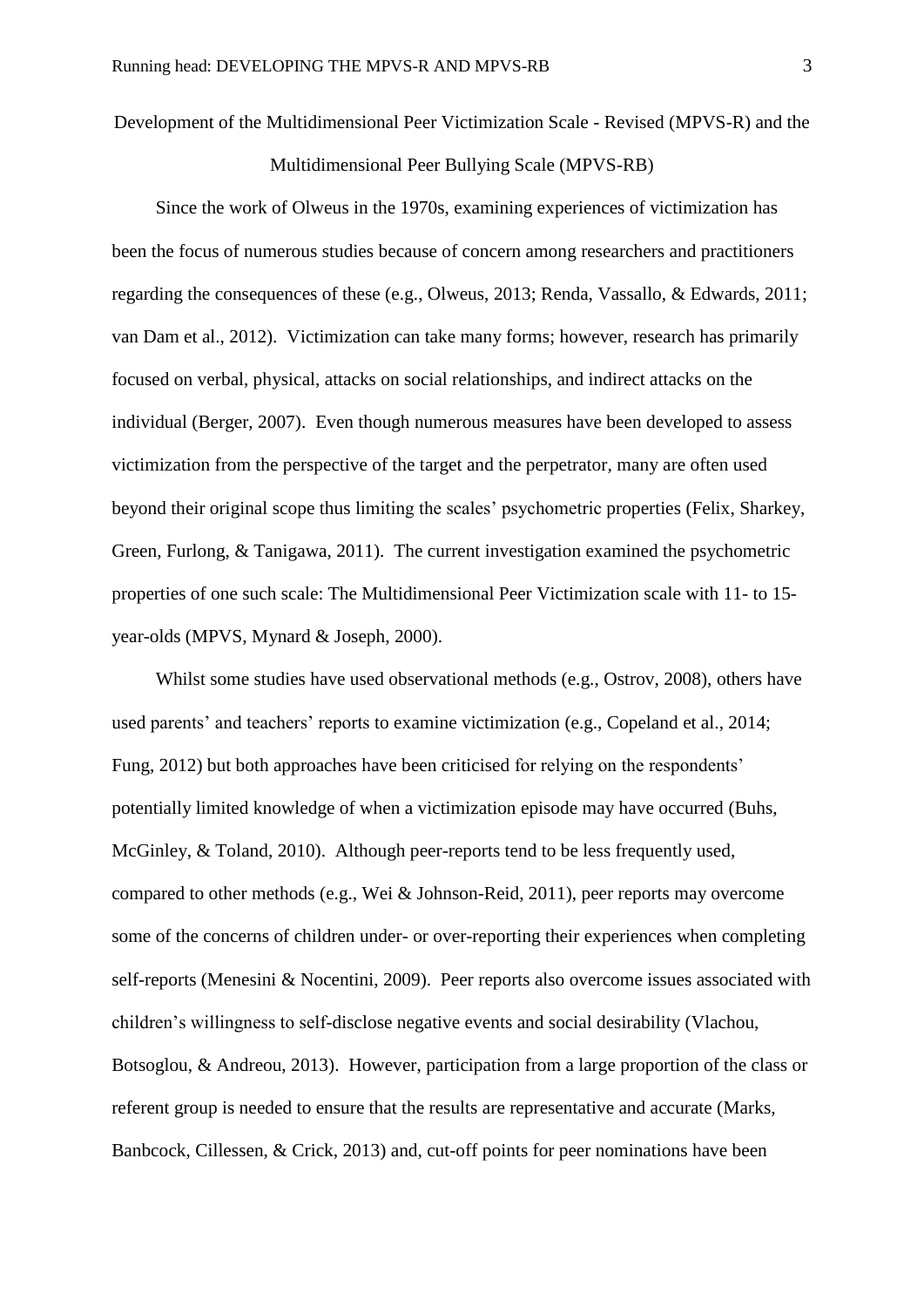regarded as arbitrary (Vlachou et al., 2013). Peer reports are also susceptible to bias because victimization may occur without peer witnesses and peers may base their judgements on wrong or insufficient information (Gromann, Goossens, Olthof, Pronk, & Krabbendam, 2013). Researchers have tended to favour using self-reports to assess victimization (e.g., Mynard & Joseph, 2000) as they provide insight in to the individual's own experiences (Buhs et al., 2010). Further, parents and teachers tend to underestimate children's victimization experiences (Demaray, Malecki, Secord, & Lyell, 2013). Similar underestimation has also been identified with peer reports and this has been attributed to the relative visibility and subjectivity of the different victimization types (Grommann et al., 2013).

Despite the development of various self-report scales to assess victimization from the perspective of the target or perpetrator, aspects of the scales' psychometric properties remain unclear (see Table 1). The conceptualisation of victimization varies across the scales with some of the scales examining only limited behaviours and few scales exist to assess peer victimization. Assessing peer victimization is appropriate because adolescents most frequently experience victimization from their agemates in the school environment (Turner, Finkelhor, Hamby, Shattuck, & Ormrod, 2011). Compared to other peer victimization scales (e.g., Barchia & Bussey, 2010; Bilsky et al., 2013), Mynard and Joseph's (2000) MPVS provided a broader conceptualisation of peer victimization from the target's perspective. Further, the factor structure has been replicated using principal component analysis with a sample of 7- to 12-year-olds from Nigeria (Balogun & Olapegba, 2007). However, whether the factor structure of the MPVS can be replicated using confirmatory factor analysis is unclear. Additionally, Crothers and Levinson (2004) argued that the psychometric properties of the MPVS should be examined and that the attacks on property subscale warranted particular consideration as it received comparably little attention in the literature. Consequently, the current study examined the factor structure of the MPVS using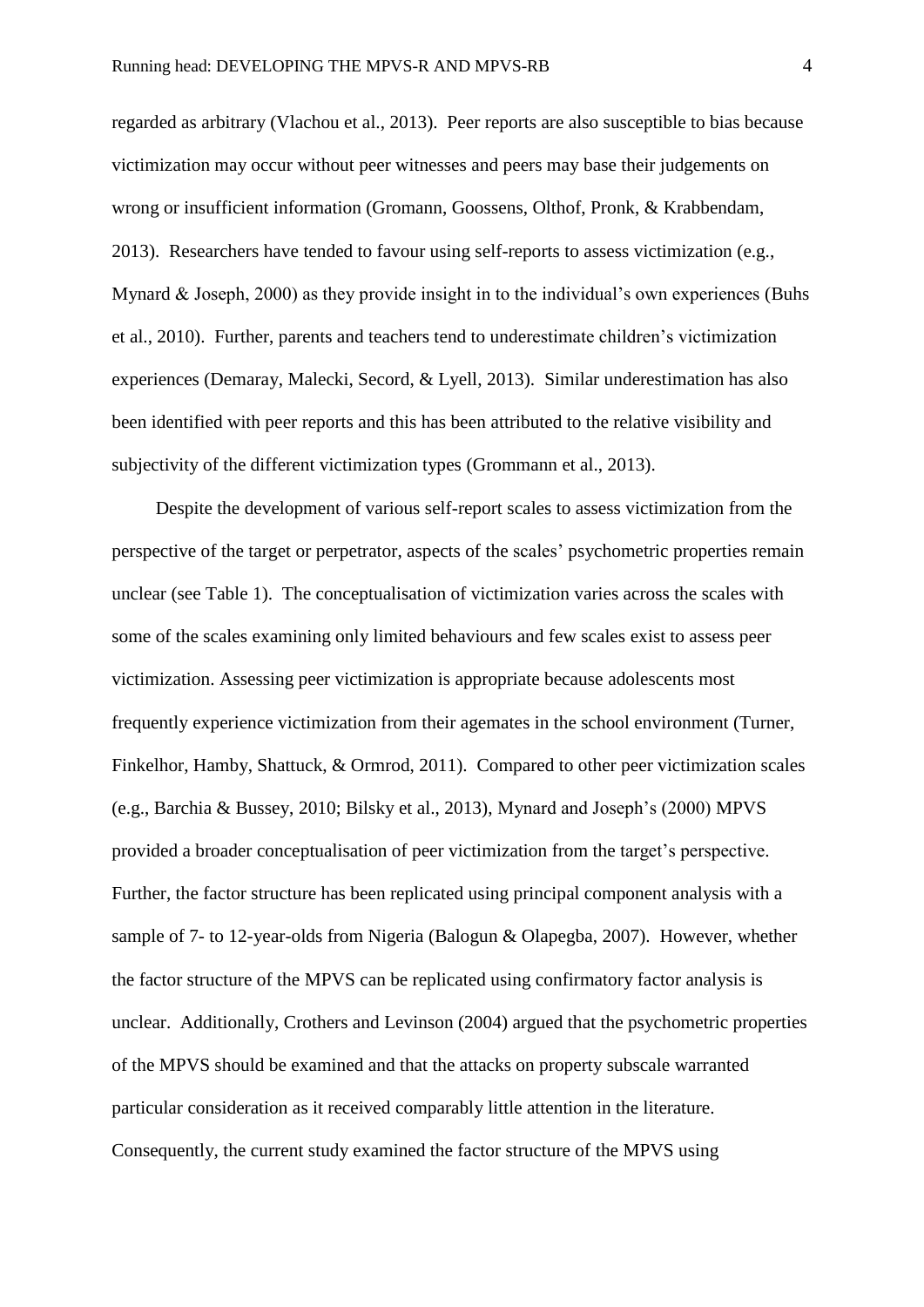confirmatory factor analysis. Confirmatory factor analysis is an appropriate tool for the later stages of scale development when the underlying structure of the scale has previously been established and there is a clear theoretical rationale for the expected structure (Brown, 2006).

Relatively few of the existing scales simultaneously assess victimization experiences from the perspective of the target and the perpetrator. Nevertheless, research suggests that children who are a target of victimization are also often a perpetrator (Salmivalli, Lagerspetz, Bjorkqvist, Osterman, & Kaukiainen, 1996); therefore, researchers should examine both of these roles contemporarily. The scales that do assess both victimization experiences as a target and as a perpetrator often have a relatively limited conceptualisation of victimization. For example, some of the existing scales do not simultaneously assess verbal, social, physical, and electronic aggression but rather focus on specific aspects of victimization such as social (e.g., social bullying involvement scale; Fitzpatrick & Bussey, 2011) or physical, verbal, and social (e.g., adolescent peer relations instrument; Parada, 2000). However, as peer victimization can take many forms (Hawker & Boulton, 2000) that often vary according to the individual's unique experience, it is important to adopt a broad conceptualisation. Researchers who have assessed victimization separately from the perspective of the target and perpetrator have used the term peer victimization to denote experiences as a target of victimization and peer bullying to denote propensity to engage in victimization (e.g., Espelage & Holt, 2001; Fitzpatrick & Bussey, 2011; Parada, 2000). Consequently, the present study used the term peer victimization to denote adolescents' experiences as a target of peer victimization and peer bullying to denote adolescents' experiences as a perpetrator of peer victimization.

One common limitation applicable to all of the scales reviewed in Table 1 is the failure to assess electronic aggression. With the increasing digitisation of society, technology is being used more frequently as a medium to victimize (Dehue, Bolman, & Vollnick, 2008)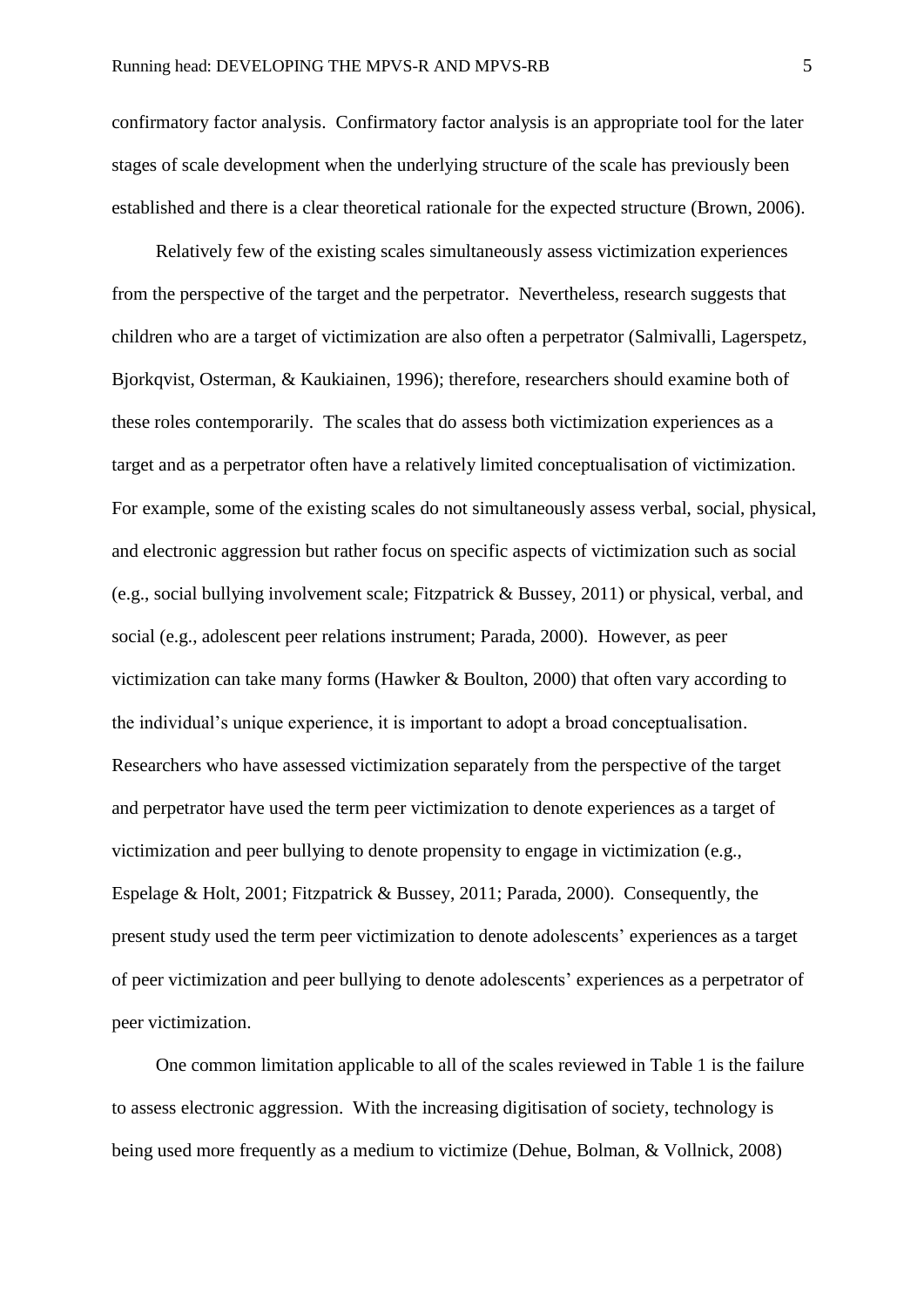and, as such, research instruments are needed to examine electronic victimization. Whilst electronic victimization is a relatively new phenomenon, researchers and practitioners recognise the potential impact on children's psychosocial adjustment (Kowalski & Limber, 2013). Assessing electronic victimization via self-reports is appropriate because, compared to other forms of victimization that are often visible, other informants, such as parents and teachers, may be unaware of children's experiences in the digital world. Therefore, the present study will revise the MPVS to include a subscale examining electronic victimization: the MPVS-R and the MPVS-RB will include a comparable subscale assessing electronic bullying.

Insert Table 1 about here

Meta-analyses have indicated that self-esteem is a consistent correlate of victimization (e.g., Hawker & Boulton, 2000; Cook, Williams, Guerra, Kim, & Sadek, 2010) and, as such, was examined in the current study to provide evidence of the convergent validity of the victimization scales. Together the research suggests that children who are the target of victimization tend to have lower levels of self-esteem both concurrently and over time (e.g., Gendron, Williams, & Guerra, 2011; Schwartz, Lansford, Dodge, Pettit, & Bates, 2014). Similar relationships have emerged between cyber victimization and self-esteem (e.g., Cénat et al., 2014).

Sex differences have been reported in victimization. Boys report experiencing higher levels of physical victimization and more frequent attacks on properties than girls whereas girls report experiencing higher greater levels of social manipulation than boys (Mynard & Joseph, 2000). Similarly, more recent research has reported that boys more frequently experience direct or physical victimization and girls more frequently experience indirect or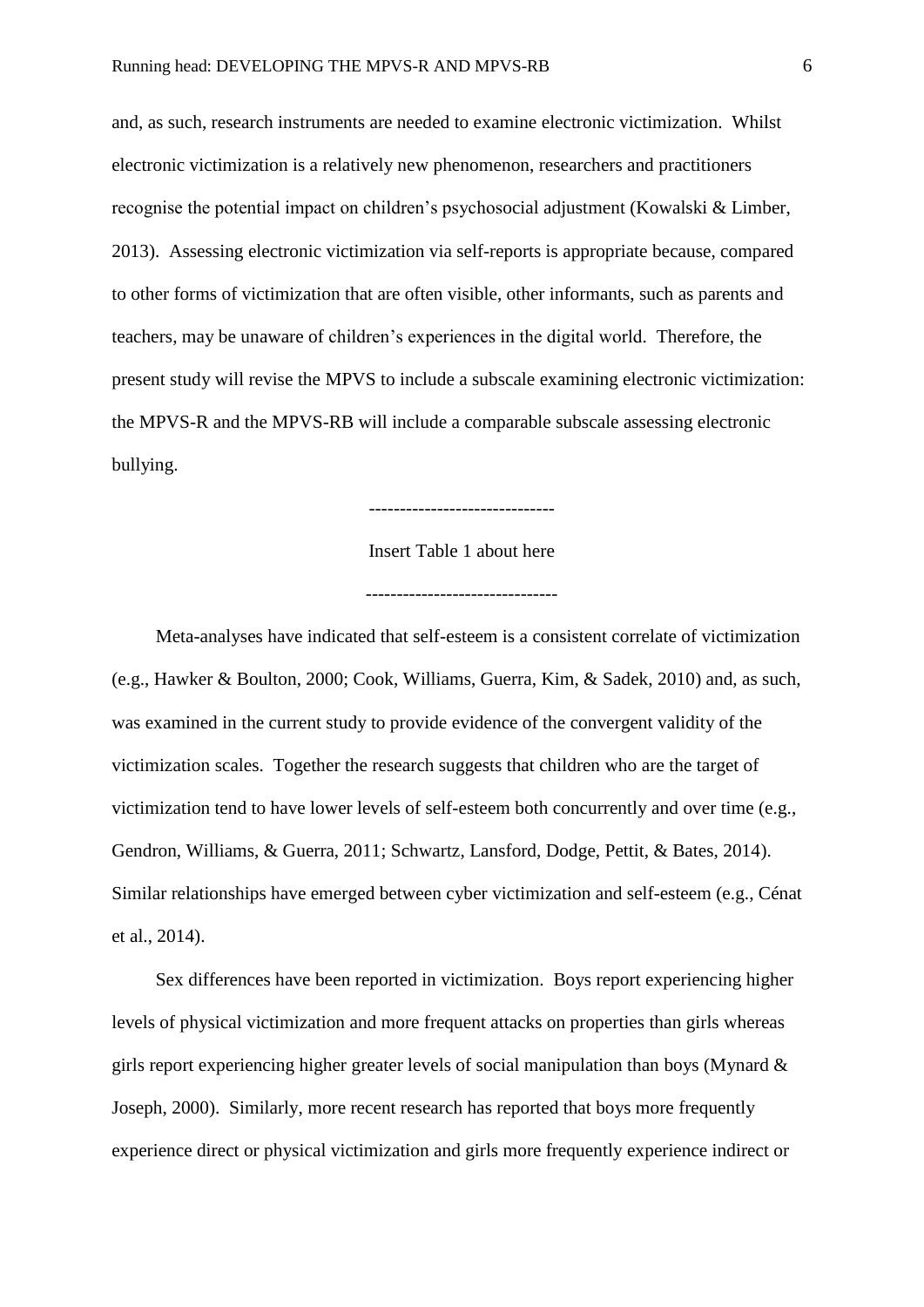relational victimization (Bevans, Bradshaw, & Waasdorp, 2013). Girls also report experiencing higher levels of electronic aggression when they participated in chat rooms and social network sites whereas boys experienced higher levels when they maintained an active social network profile and shared videos (Mesch, 2009). Further, boys also report engaging in more physical forms of bullying than girls whereas girls report engaging in more indirect forms of bullying (Kyriakides et al., 2006). Therefore, the sex differences were also examined in the current study.

The present study aimed to refine and develop two self-report instruments of children's peer victimization: One from the perspective of the target and one from the perspective of the perpetrator. The MPVS-R was refined to include a subscale to assess electronic victimization and the MPVS-RB was developed to assess peer bullying through the use of confirmatory factor analysis. The convergent validity of the MPVS-R and the MPVS-RB was examined through the relationship with self-esteem. It was hypothesised that a negative association would occur between victimization and self-esteem. Finally, sex differences in 11- to 15 year-olds victimization were also examined and it was hypothesised that boys would report experiencing more physical victimization and that girls would report experiencing more social and electronic victimization.

### **Method**

#### **Participants**

Four hundred and 20 11- to 15-year-olds from two urban secondary schools were asked to participate in the study. One school was for 11- to 16-year-olds and the other school was for 11- to 18-year-olds. The schools were from the same East Midlands city in the UK and were comparable to the national average for eligibility for free school meals. Together, the schools served a range of socio-economic backgrounds and the majority of the sample was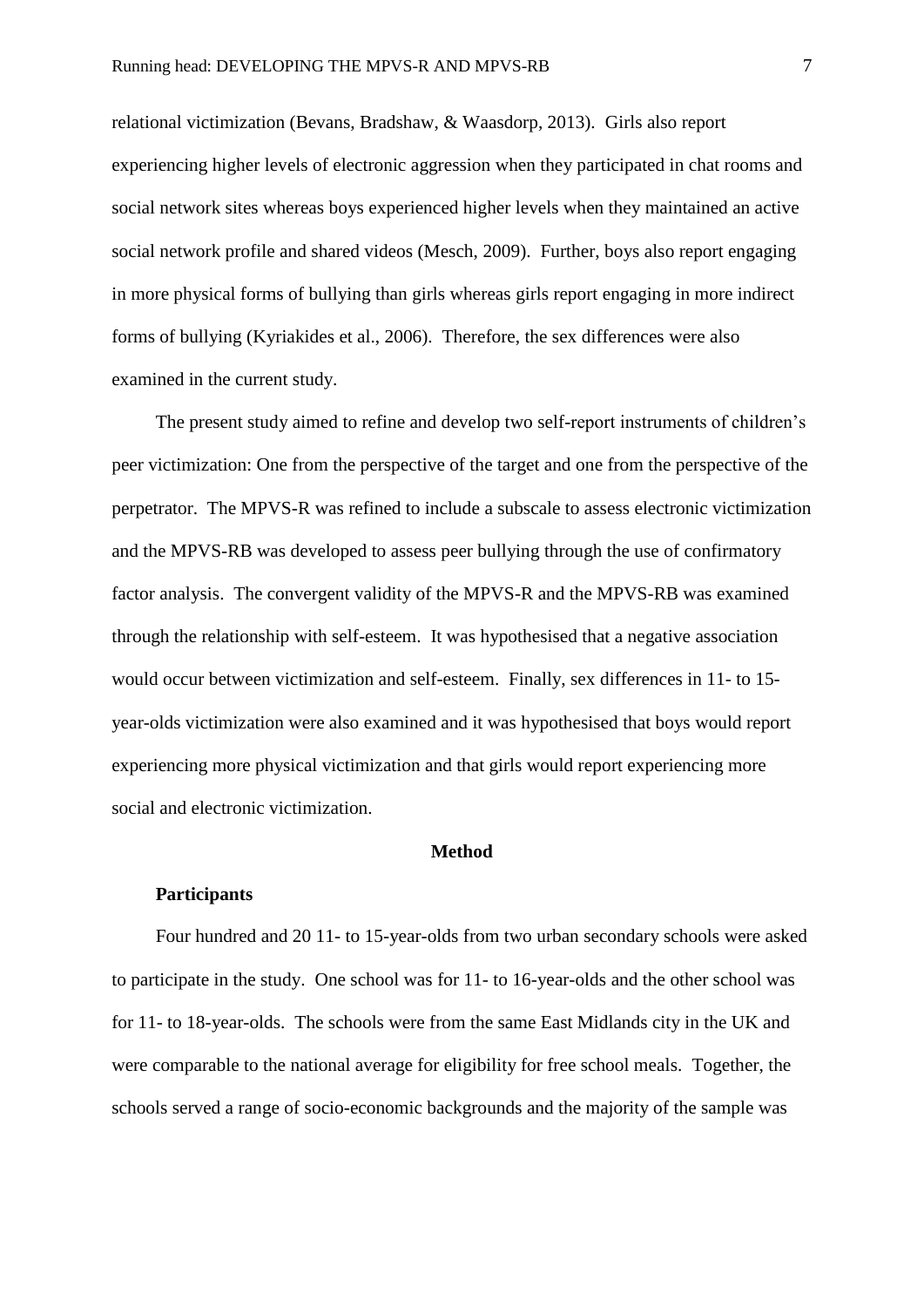white. Data was collected from 371 (191 girls and 180 boys  $M_{\text{age}} = 13$  years 4 months,  $SD_{\text{age}} =$ 1 year 2 months) yielding an 88% response rate.

### **Measures**

*Peer victimization* The 16-itemMultidimensional Peer-Victimization scale (Mynard & Joseph, 2000) was administered to the participants. Participants were asked to report "how often during the last school year has another pupil done these things to you?" for each of the items using a three-point scale: 1 (*Not at all*), 2 (*Once*), and 3 (*More than once*). Victimization was assessed across four different domains: Physical (e.g., "punched me"), social manipulation (e.g., "Tried to get me into trouble with my friends"), verbal (e.g., "Called me names"), and attacks on property (e.g., "Took something of mine without permission"). Following Kowalski, Limber, and Agatston's (2008) development of a cyber victimization experiences scale which asked about multiple aggressive experiences and multiple forms of media in the same question, five additional items were included to assess experiences of electronic aggression: (1) "Sent you a nasty text"; (2) "Said something mean about you on a social networking site (e.g., facebook, bebo, or myspace)"; (3) "Wrote spiteful things about you in a chat room"; (4) "Was nasty to you using instant messaging (e.g., MSN)"; and (5) "Sent you a hurtful email". Items were summed such that higher scores indicated greater peer victimization.

*Peer bullying* The 21 items administered to participants to assess peer victimization were rephrased to assess peer bullying across the five domains: Physical (e.g., "punched another person"), social manipulation (e.g., "Tried to get somebody in trouble with their friends"), verbal (e.g., "Called another person names"), attacks on property (e.g., "Took something of another person's without their permission"), and electronic (e.g., "Wrote spiteful things about somebody in a chat room). Participants were asked to report "how often during the last school year have you done these things to another pupil?" using a three-point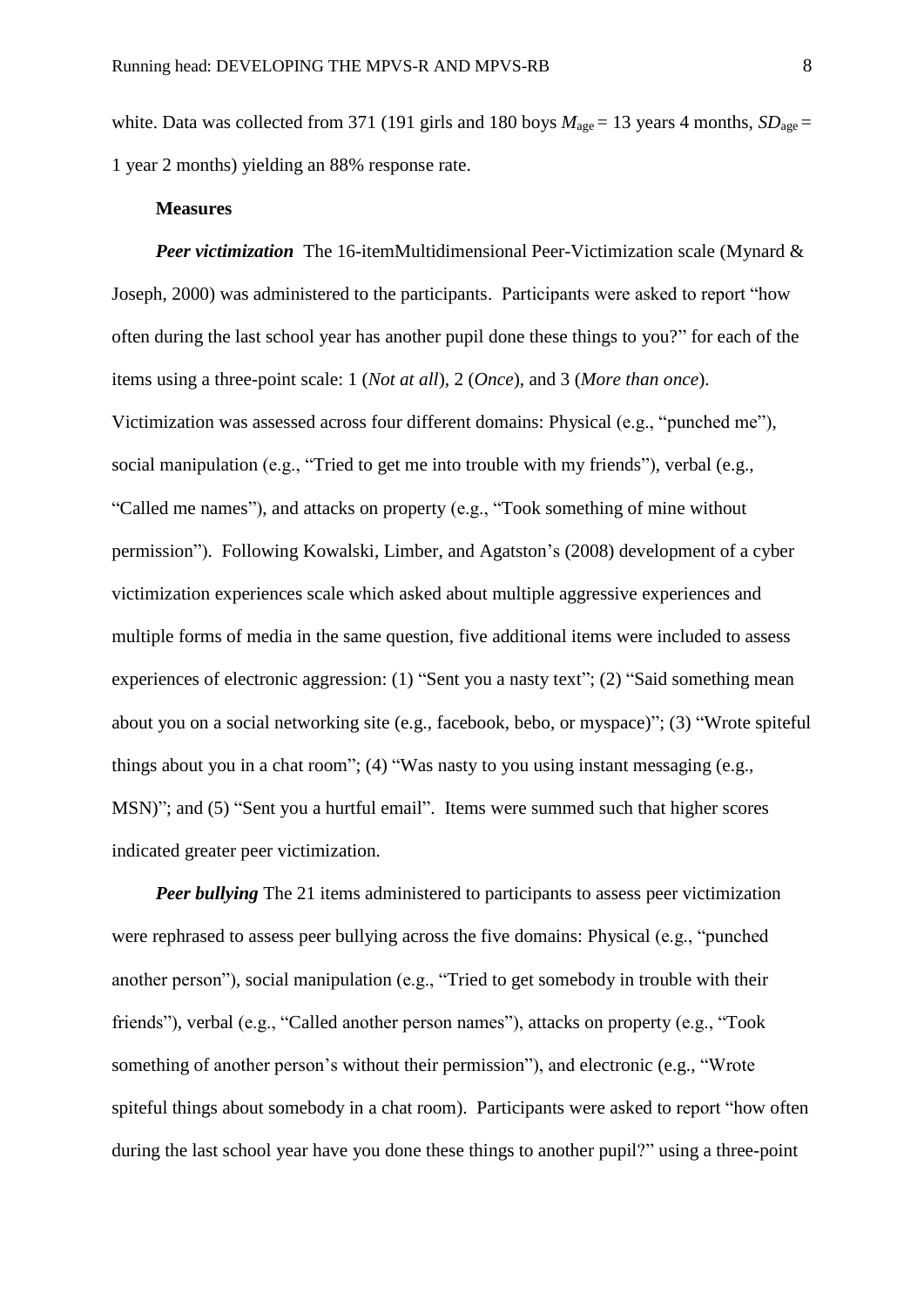scale: 1 (*Not at all*), 2 (Once), and 3 (*More than once*). Items were summed such that higher scores indicated greater peer bullying.

*Self-esteem* The 7-item general self-worth subscale from Harter's (1982) Perceived Competence Scale assessed self-esteem (i.e., "I am sure of myself", "I am happy the way I am", "I feel good about the way I act", "I am sure I am doing the right thing", "I am sure I am doing the right thing", "I am a good person", "I want to stay the same", and "I do things fine"). Participants responded to the items using a 5-point scale ranging from 1 (*Strongly agree*) to 5 (*Strongly disagree*) and items were recoded and summed such that high scores denoted greater self-esteem. The scale had acceptable internal consistency ( $\alpha = .77$ ).

### **Procedure**

Participants worked through the questionnaire pack individually and at their own pace during a class session. All participants completed the questionnaires in the same order and were informed that there were no correct answers and that their individual responses would not be disclosed.

Consent for the research was initially given by the head teachers of the participating schools. Letters were then sent to parents informing them of the study and asking them to contact to the school if they did not want their son/daughter to participate. Before completing the questionnaires, participants gave their assent.

### **Results**

#### *Item analyses*

Facility index and item-total correlations were performed on the electronic aggression items to examine the range of responses and the response patterns, respectively. The item analyses revealed that: "Sent you a hurtful email" and "Sent a hurtful email" failed to generate a range of responses and consequently not included in subsequent analyses.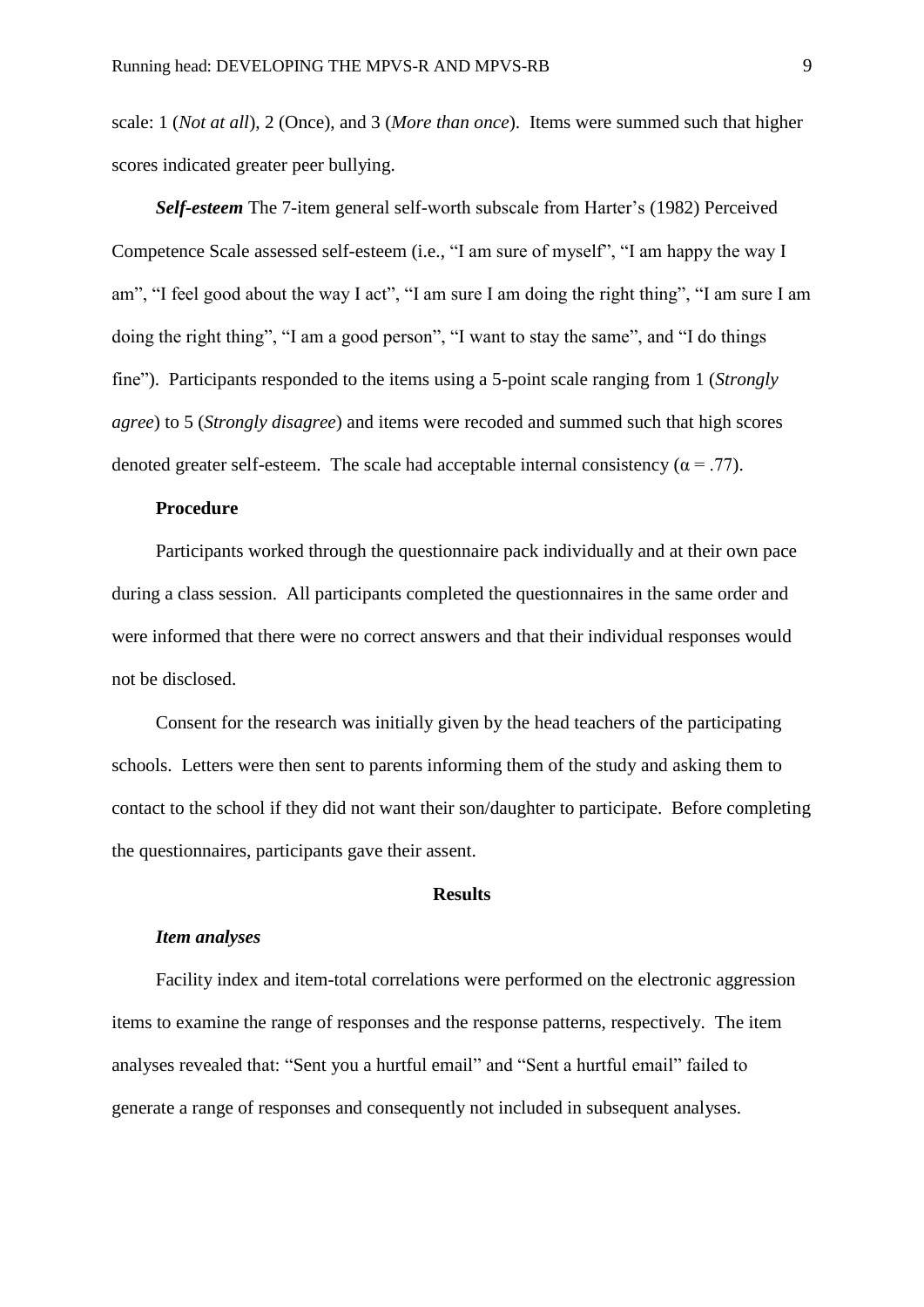### **Confirmatory Factor Analysis**

*Peer victimization* Confirmatory factor analysis using Amos version 19 was performed to examine the factor structure of the MPVS-R. The proposed five factor model that reflected the four original subscales of the MPVS and the newly developed electronic subscale was compared to a two and four factor model (See Table 2). The two factor model comprised overt versus covert aggression and the four factor model comprised physical, social and electronic, verbal, and attacks on property. The five factor model met many of the requirements needed for good fit: The Root Mean Square Error of Approximation was an acceptable indication of fit and the Comparative Fit Index and the Goodness of Fit Index exceeded the acceptable value of .90 (Bryant & Yarnold, 1995). Although the chi-square was significant which may suggest some limitations in the fit of the data, such a result is common when sample sizes are greater than 200 (Schumacker & Lomax, 1996). The items exceeded or approached the minimum acceptable loading of .60 (Netemeyer, Bearden, & Sharma, 2003, see Table 3).

Insert Table 2 and Table 3 about here

------------------------------

-------------------------------

*Peer bullying* A five factor model was proposed for the MPVS-RB to reflect the four original subscales of the MPVS and newly developed electronic aggression subscale. The proposed five factor model was compared to a two factor and four factor model. Again the two factor model comprised overt versus covert aggression and the four factor model comprised physical, social and electronic, verbal, and attacks on property. The five factor model met many of the model fit requirements (Table 2), a number of items were below the minimum acceptable loading of .60 (Table 4).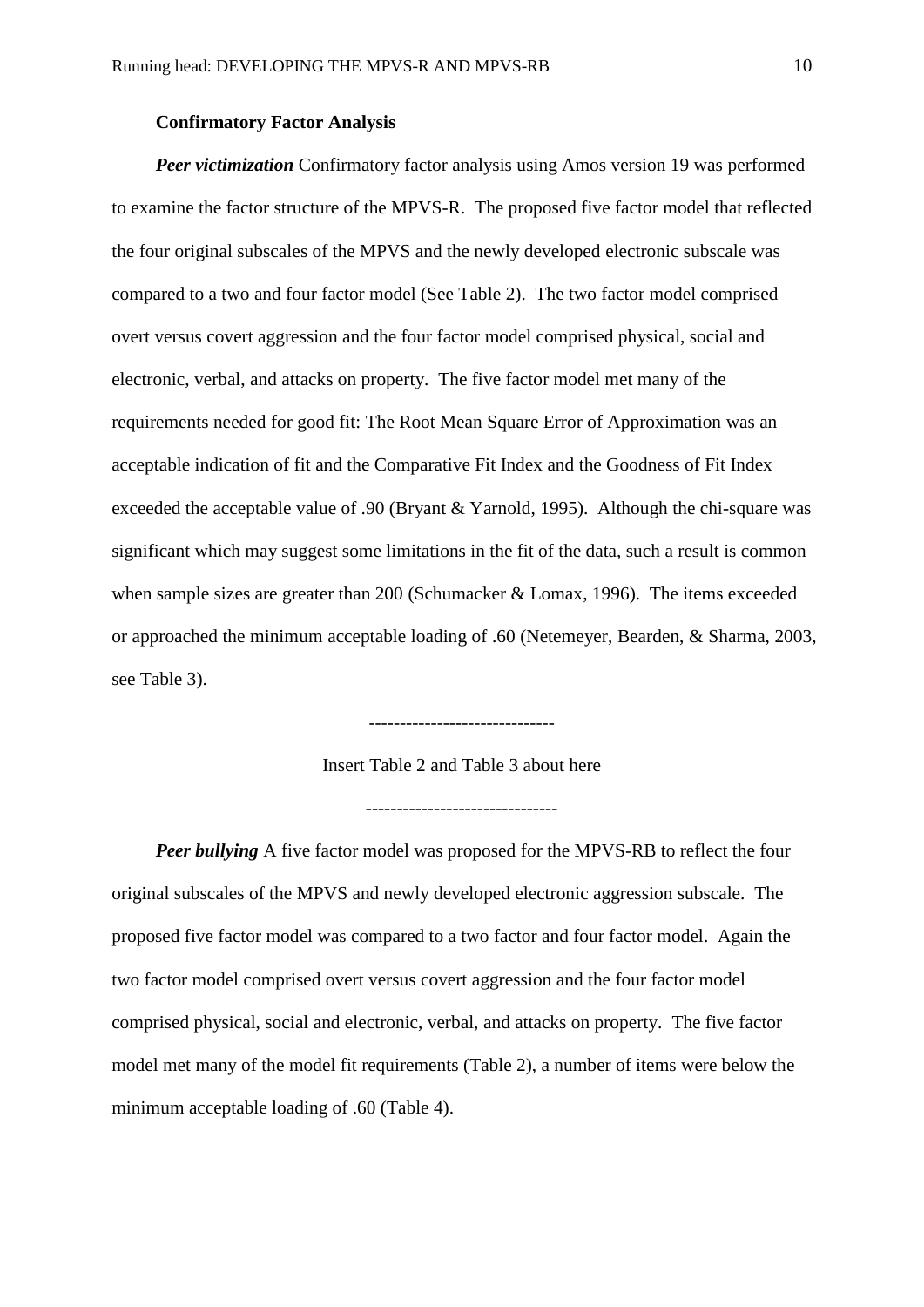Insert Table 4 about here

------------------------------

-------------------------------

### **Estimated reliability**

The estimated reliability was calculated for the subscales for the full sample, boys, and girls for each of the subscales (see Table 5). For all of the subscales, the estimated reliability exceeded .80.

------------------------------

Insert Table 5 about here

### **Sex differences**

To examine whether sex differences occurred in the factor loadings of the two scales, Byrne's (2010) procedure was used. All of the paths were constrained to be equal across groups and then individually unconstrained with chi-square change calculated for each path to identify potential sex differences (see Tables 3 and 4). Constraining all paths indicated that there were sex differences for the peer victimization,  $\Delta \chi^2(30) = 259.15$ , *p*< .001, and the peer bullying,  $Δχ²(30) = 187.92$ ,  $p < .001$ , scales.

For the physical peer victimization scale, the item "Hurt me physically in some way" loaded more strongly for girls and the item "Beat me up" loaded more strongly for boys. Similarly, the item "Swore at me" loaded more strongly for boys than girls. Girls had stronger loadings on all of the electronic target subscale items with the exception "Wrote spiteful things about you in a chat room" which boys had stronger loadings for.

For the physical peer bullying scale, the items "Hurt someone physically in some way" and "Beat another person up" loaded more strongly for girls than for boys. Girls also had stronger item loadings for "Made other people not talk to another person" from the social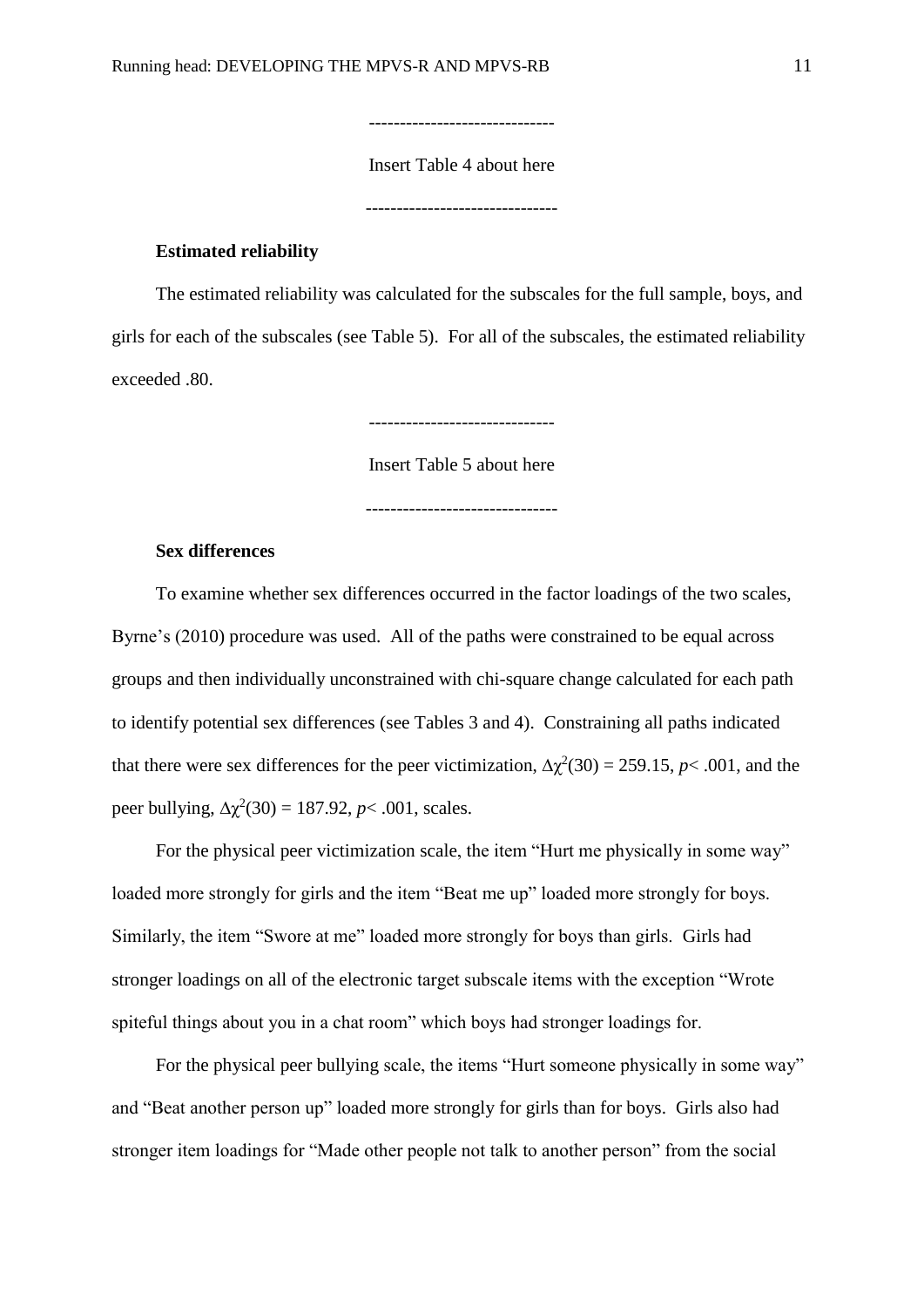subscale, "Made fun of another person because of their appearance" from the verbal subscale, "Stole something from another person" from the attack on property subscale, and "Wrote spiteful things about somebody in a chat room" from the electronic subscale than boys. Boys had stronger item loadings for "Deliberately damaged some property that belonged to me" from the attack on property subscale and "Wrote nasty things to somebody using instant messenger" from the electronic subscale. Together, these results indicate that there are some significant differences between the strength of the endorsement for items from the two scales.

Convergent validity was examined through the associations between self-esteem, the MPVS-R subscales, and the MPVS-RB subscales using partial correlations, controlling for age and conducted separately according to sex (Table 6). Small negative associations occurred between all of the MPVS-R subscales, MPVS-RB subscales (except physical), and self-esteem for boys such that the greater peer victimization, the lower the self-esteem scores and the greater the peer bullying, the lower the self-esteem scores. For girls, small negative associations occurred between the peer victimization subscales and self-esteem, such that those who experienced higher levels of peer victimization reported lower self-esteem. Engaging in social bullying was also negatively associated with self-esteem for girls with those who reported engaging in more frequent social bullying also reported experiencing lower self-esteem. There were also small positive associations between all of the MPVS-R and MPVS-RB subscales for both boys and girls indicating that some children who are targets are also perpetrators of victimization.

------------------------------

Insert Table 6 about here

-------------------------------

To further explore the sex differences in peer victimization and peer bullying and selfesteem t tests were used (Table 7). Girls reported experiencing greater levels of social and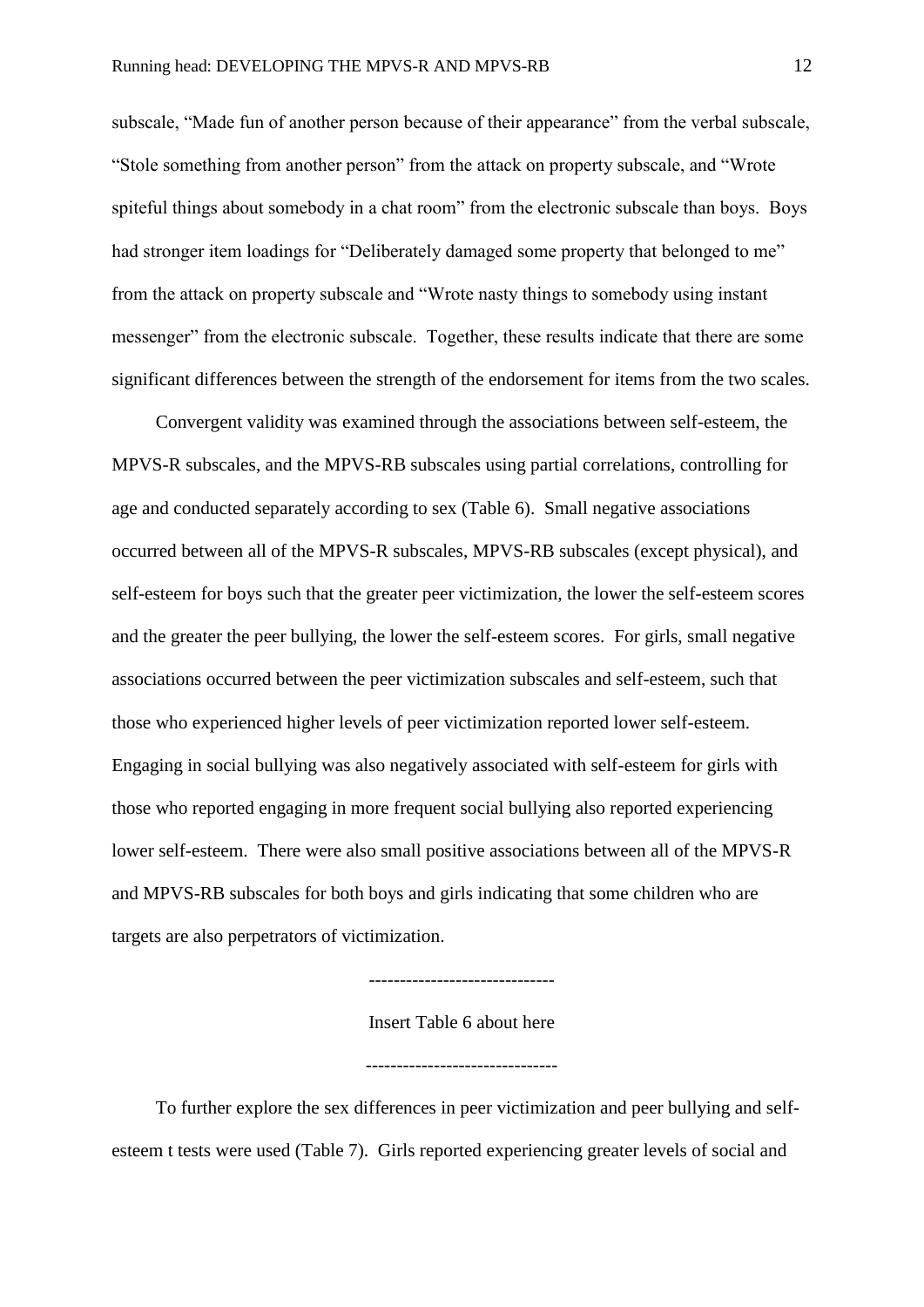electronic victimization than boys, whereas boys reported experiencing higher levels of physical victimization and greater attacks on property than girls. Girls reported a greater propensity to engage in electronic bullying than boys, whereas boys reported a greater propensity to engage in physical bullying and attacks on property than girls. There were no significant differences between the overall scale scores for peer victimization, peer bullying, and self-esteem.

------------------------------

Insert Table 7 about here

-------------------------------

#### **Discussion**

The present study examined the psychometric properties of the MPVS and developed a revised version with a subscale assessing electronic victimization (MPVS-R) and a comparable version to assess bullying behaviours (MPVS-RB). Confirmatory factor analysis indicated that a five factor model was the most appropriate for both scales.

Convergent validity of the MPVS-R was established for boys and girls: The peer victimization, subscales were negatively associated with self-esteem, although the effect sizes for these relationships were small. Similar negative associations occurred in boys between peer bullying (except physical) and self-esteem, although comparable relationships did not occur in girls (except between social bullying and self-esteem). Therefore, consistent with previous findings (Hawker & Boulton, 2000) experiencing higher levels of peer victimization were associated with lower self-esteem. A possible explanation for the lack of association between engaging in physical victimization in boys and self-esteem is that social status may act as a buffer in the relationship between aggression and self-esteem (Diamantopoulou, Rydell, & Henricsson, 2008). Consequently, future research should consider the mediating role of social status in the association between physical victimization and self-esteem.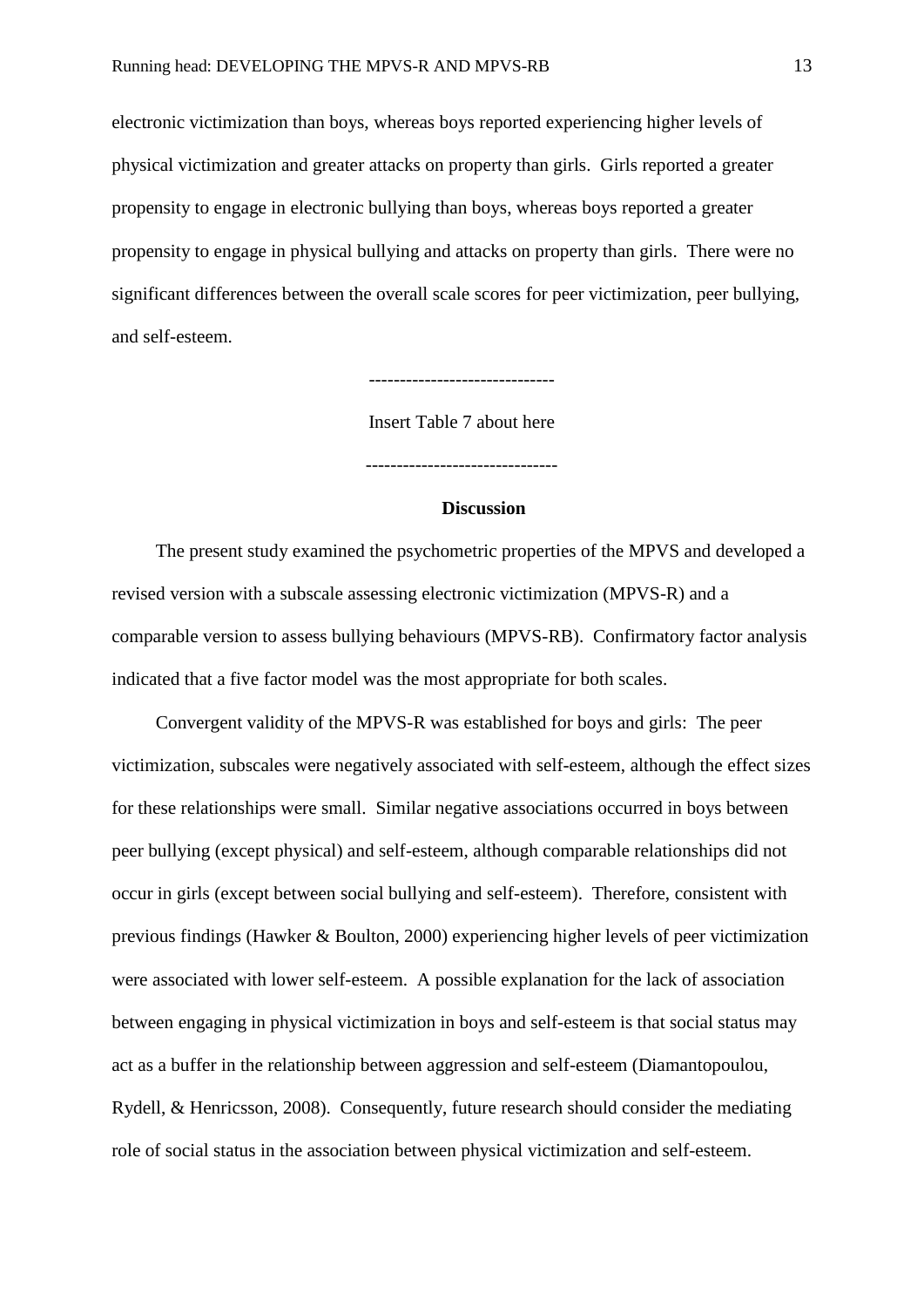There were also associations between the various subscales of the MPVS-R and the MPVS-RB suggesting that adolescents who experienced one form of peer victimization also experienced other forms of peer victimization and those who engaged in one form of peer bullying engaged in other forms of peer bullying. These relationships add support to the growing evidence that adolescents often experience multiple forms of victimization and this, may in turn, result in fewer opportunities to avoid victimization and foster a sense of a lack of control (Hooven, Nurius, Logan-Greene, & Thompson 2012). The associations between the subscales of the MPVS-R and the MPVS-RB indicate that adolescents who experienced peer victimization also engaged in peer bullying providing further evidence that adolescents are often bully-victims (Perren, Gutzwiller-Helfenfinger, Malti, & Hymel, 2012).

Sex differences also emerged in victimization. There were significant differences in the strength of some of the item loadings for the scales suggesting that adolescents experiences of peer victimization and peer bullying varies according to sex. Girls reported experiencing higher levels of social and electronic peer victimization whereas boys reported experiencing higher levels of attacks on property and physical peer victimization. A potential explanation for these sex differences resides in the nature of adolescents' peer relationships. Girls tend to favour having smaller more intimate relationships with their peers, whereas boys tend to favour engaging in larger social networks that are characterised by higher levels of physical activities (Erwin, 1995; Martin et al., 2013). Further, girls tend to maintain their social networks and friendships through engaging in higher levels of self-disclosure and intimacy and perceive that their friendships to be more supportive than boys (Malecki & Demaray, 2003). Therefore, for girls, experiencing more indirect forms of peer victimization may influence their social relationships (Juvonen, Wang, & Espinoza, 2013). Conversely, displays of physical aggression and attacks on physical property may facilitate the maintenance of boys' social relationships. For example, Low, Polanin, and Espelage (2013)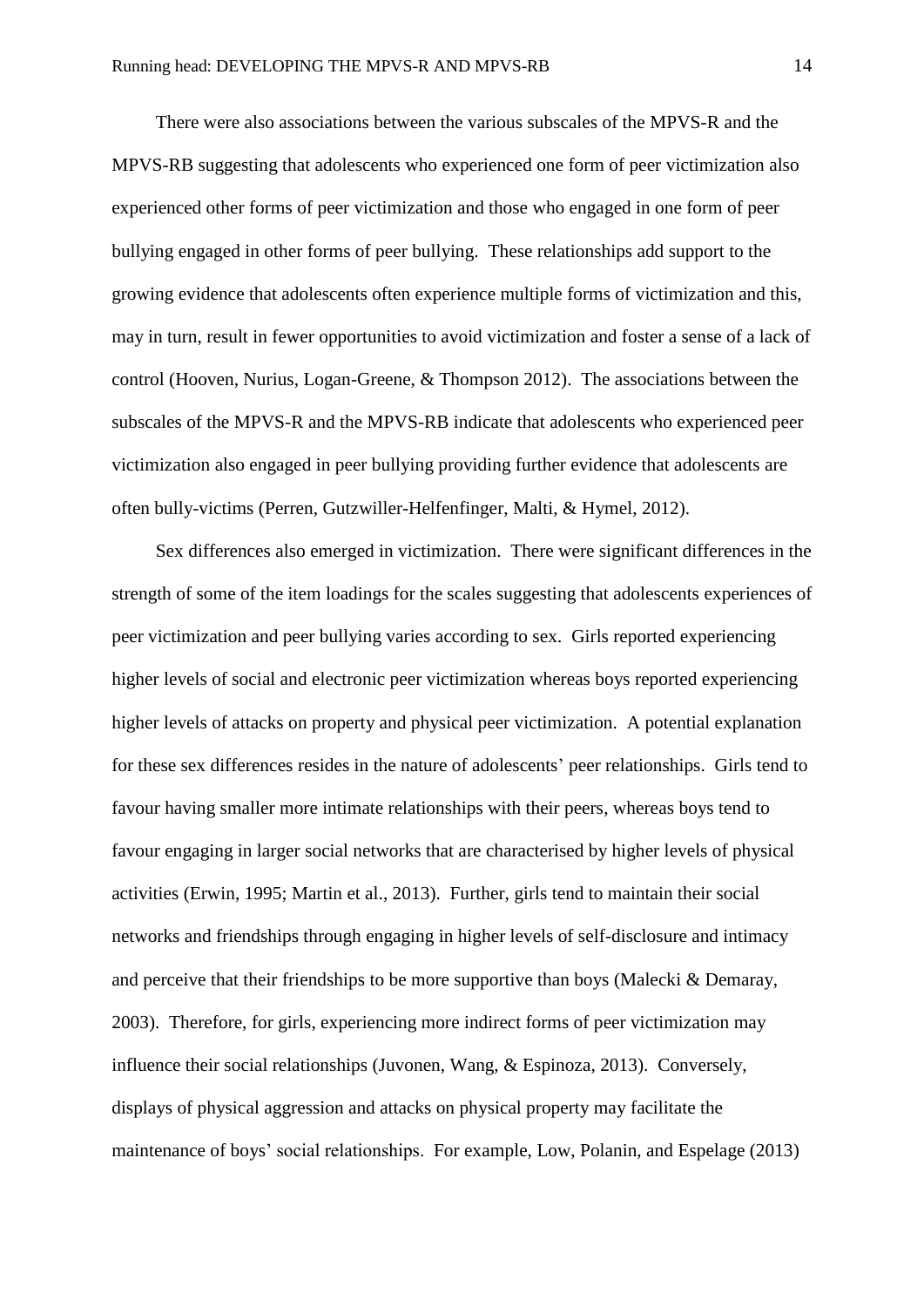argue that young adolescent boys are more likely to use physical aggression when networks are smaller to exert influence in response to peer interactions. In the current study, boys reported engaging more frequently in physical bullying and attacks on properties which may reflect boys' propensity to engage in more direct forms of aggression (Zimmer-Gembeck, Geiger, & Crick, 2005). Girls were more likely to engage in electronic bullying compared to boys and this could be explained by the nature of electronic aggression. Specifically, the relative anonymity afforded to individuals who engage in electronic bullying compared to face-to-face bullying (Beale & Jall, 2007) may make this form of peer bullying more attractive to girls, as the potential consequences of engaging in such behaviour are reduced.

The revised MPVS-R and the MPVS-RB could be used by both researchers and practitioners to identify rates of peer victimization and peer bullying. For example, Beale and Hall (2007) argue that schools should frequently survey their pupils to gain an understanding of the prevalence of victimization. These self-report scales overcome some of the limitations of measures of victimization that rely on others' reports such as misattribution of the situation and under-estimation of events (Demaray et al., 2013; Grommann et al., 2013) whilst also assessing a wider of range of victimization types than previous scales. If the scales were further developed and administered to larger samples then it could be possible to develop cut off points for extreme levels of victimization. Further, Patchni and Hinduja (2010) argue that the reliable identification of those who engage in peer bullying, and in particular electronic bullying, could facilitate schools in reducing such behaviours. Once these individuals have been identified they could participate in appropriate anti-bullying interventions. Similar to Huston and Cowie's (2007) intervention, targeted peer support could be developed to match the victimization experienced by the individual. Through targeting anti-bullying interventions according to children's experience, schools may also increase the effectiveness because those involved in the provision of such interventions may feel that a targeted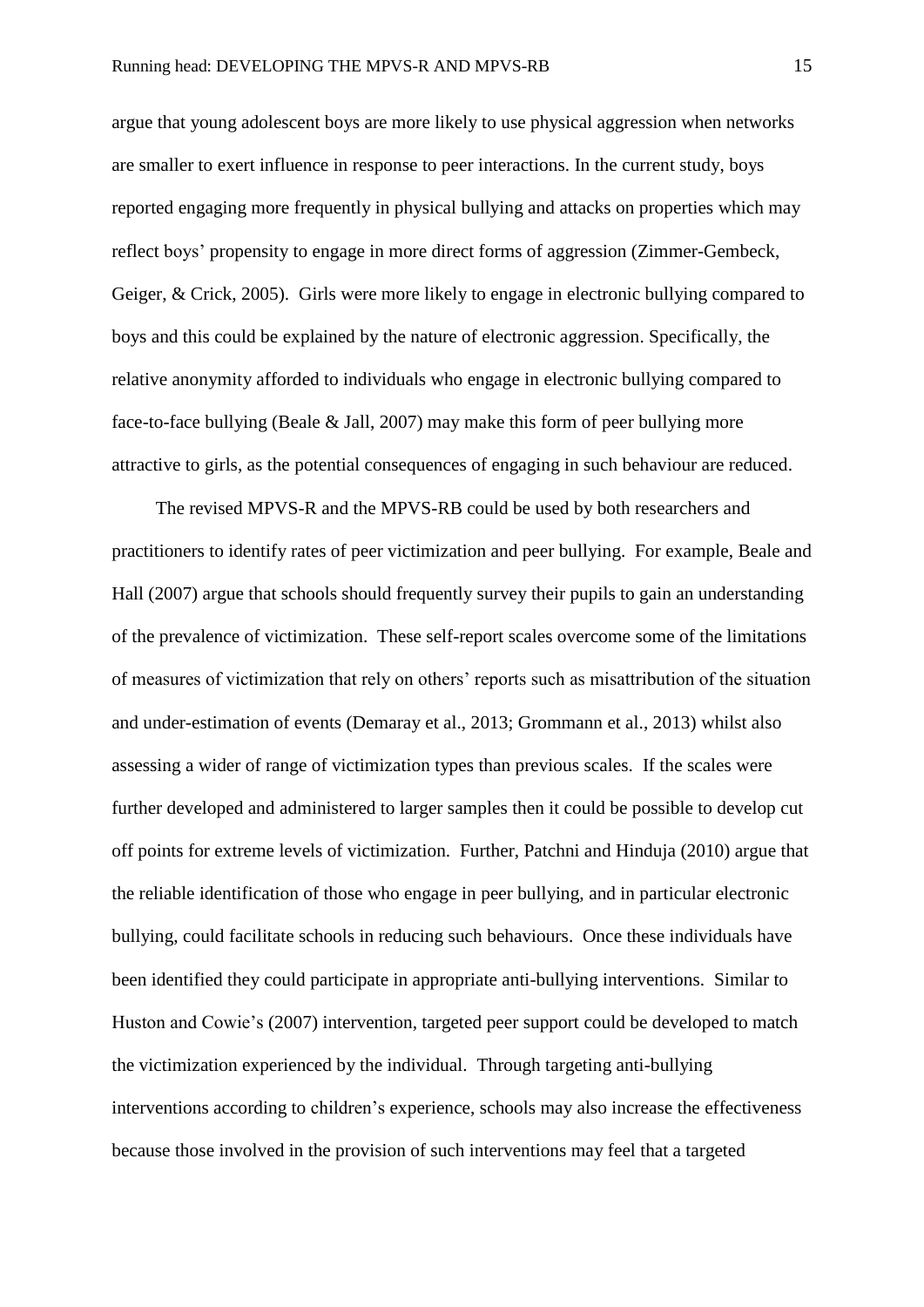approach is of more benefit to the children and thus enhance the effectiveness of the intervention (Jennings & Greenberg, 2009).

Whilst many of the items achieved the minimum factor loading, some of the items from the peer victimization and peer bullying subscales failed to reach the minimum. One potential explanation is that these items may contain behaviours that the current sample did not regard as age appropriate or associate them with victimization. Consequently, these items warrant further consideration specifically with regard to how the target sample conceptualise victimization. Although the scales met many of the required psychometric properties, the present research did not examine the test-retest reliability of the scales to establish the stability of the measures, which should be considered in future research. However, with the changing social dynamics in the peer arena (Betts & Stiller, 2014; Kindermann 2007), testretest reliability of the scale may be modest at best. Future research should also further explore the validity of the scales through assessing the divergent validity of the measures and examining the convergent validity with other peer victimization and peer bullying measures. The current study used a three-point response format to assess victimization following Mynard and Joseph's (2000) original study. Whilst some argue that three-point scales limit the validity and discriminatory power of scales (Preston & Colman, 2000), more recent research as reported that three-point response formats are as effective as other formats (Jones & Loe, 2013) and that goodness of fit indexes become worse as the number of response alternatives increases (Maydeu-Olivares, Kramp, Garćia-Forero, Gallardo-Pujol, & Coffman, 2009).

In summary, the present study successfully developed a version of the MPVS to include an electronic subscale (MPVS-R) and a version to assess peer bullying (MPVS-RB). The validity of both scales was established through the association with self-esteem and sex differences emerged. The psychometric properties and comparable brief nature of these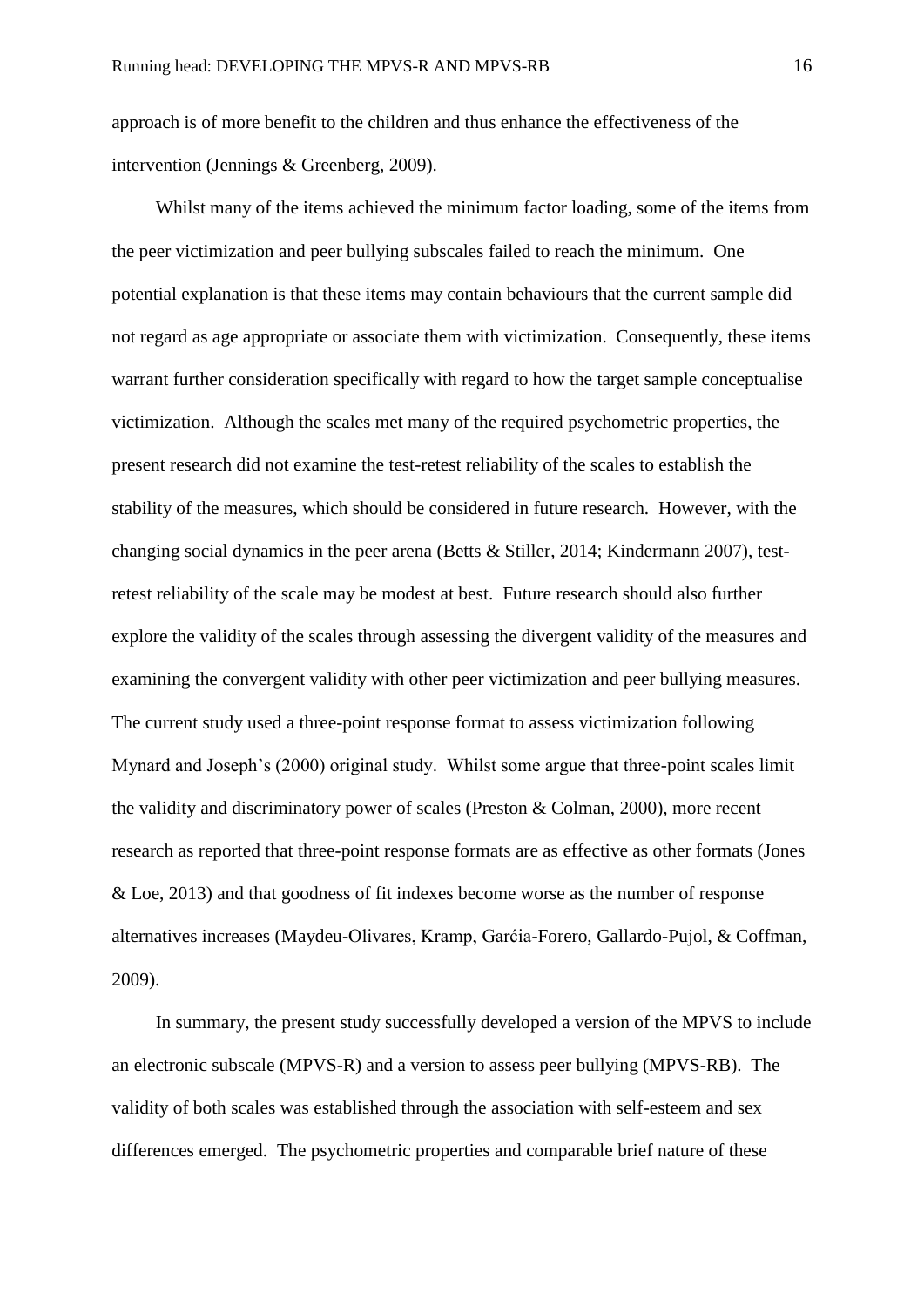scales will be useful for researchers and practitioners interested in further understanding adolescents' experiences of victimization.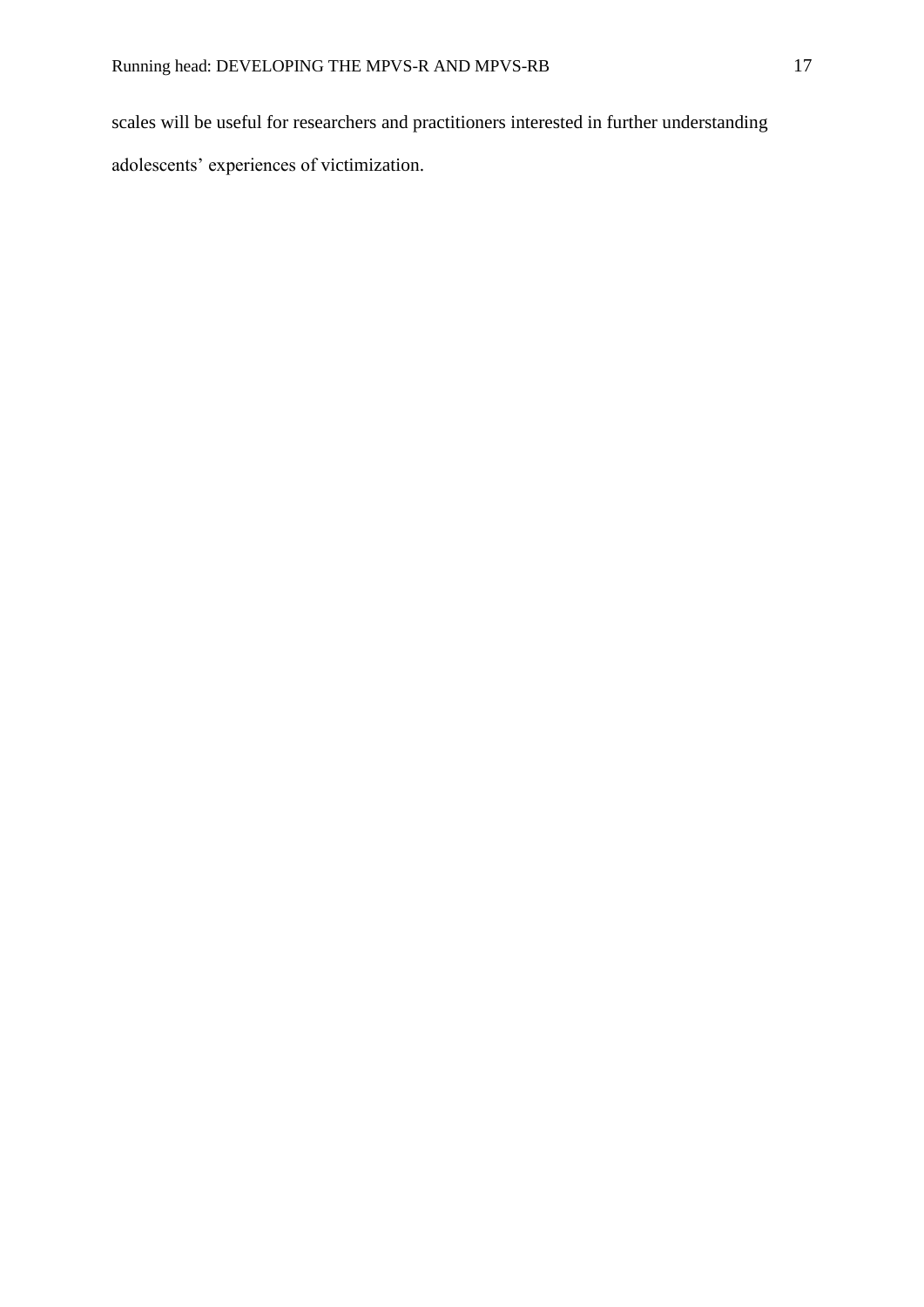### **References**

- Austin, S., & Joseph, S. (1996). Assessment of bully/victim problems in 8 to 11 year-olds. *British Journal of Educational Psychology, 66,* 447-456. doi: 10.1111/j.2044- 8279.1996.tb01211.x
- Balogun, S. K., & Olapegba, P. O. (2007). Cultural validation of the multidimensional peer victimization scale in Nigerian children. *Journal of Cross-Cultural Psychology, 38,* 573- 580. doi:10.1177/0022022107305239
- Barchia, K., & Bussey, K. (2010). The psychological impact of peer victimization: Exploring social-cognitive mediators of depression. *Journal of Adolescence, 33,* 615-623. doi:10.1016/j.adolescence.2009.21.002
- Beale, A. V., & Jall, K. R. (2007). Cyberbullying: What school administrators (and parents) cando. *Clearing House (Menasha, Wis.)*, *18*, 8–12. doi:10.3200/TCHS.81.1.8-12
- Berger, K. S. (2007). Update on bullying at school: Science forgotten. *Developmental Review, 27,* 90-126. doi: 10.1016/j.dr.2006.08.002
- Betts, L. R., & Stiller, J. (2014). Centrality in children's best friend networks: The role of social behaviour. *British Journal of Developmental Psychology, 32,* 34-49. Doi: 10.1111/bjdp.12020
- Bevans, K. B., Bradshaw, C. P., & Waasdorp, T. E. (2013). Gender bias in the measurement of peer victimization: An application of item response theory. *Aggressive Behavior, 39,*  370-380. doi: 10.1002/ab.21486
- Bilsky, S. A., Cole, D. A., Dukeich, T. L., Matin, N. C., Sinclair, K. R. … Maxwell, M. A. (2013). Does supportive parenting mitigate the longitudinal effects of peer victimization on depressive thoughts and symptoms in children? *Journal of Abnormal Psychology, 122,*  406-419. doi: 10.1037/a0032501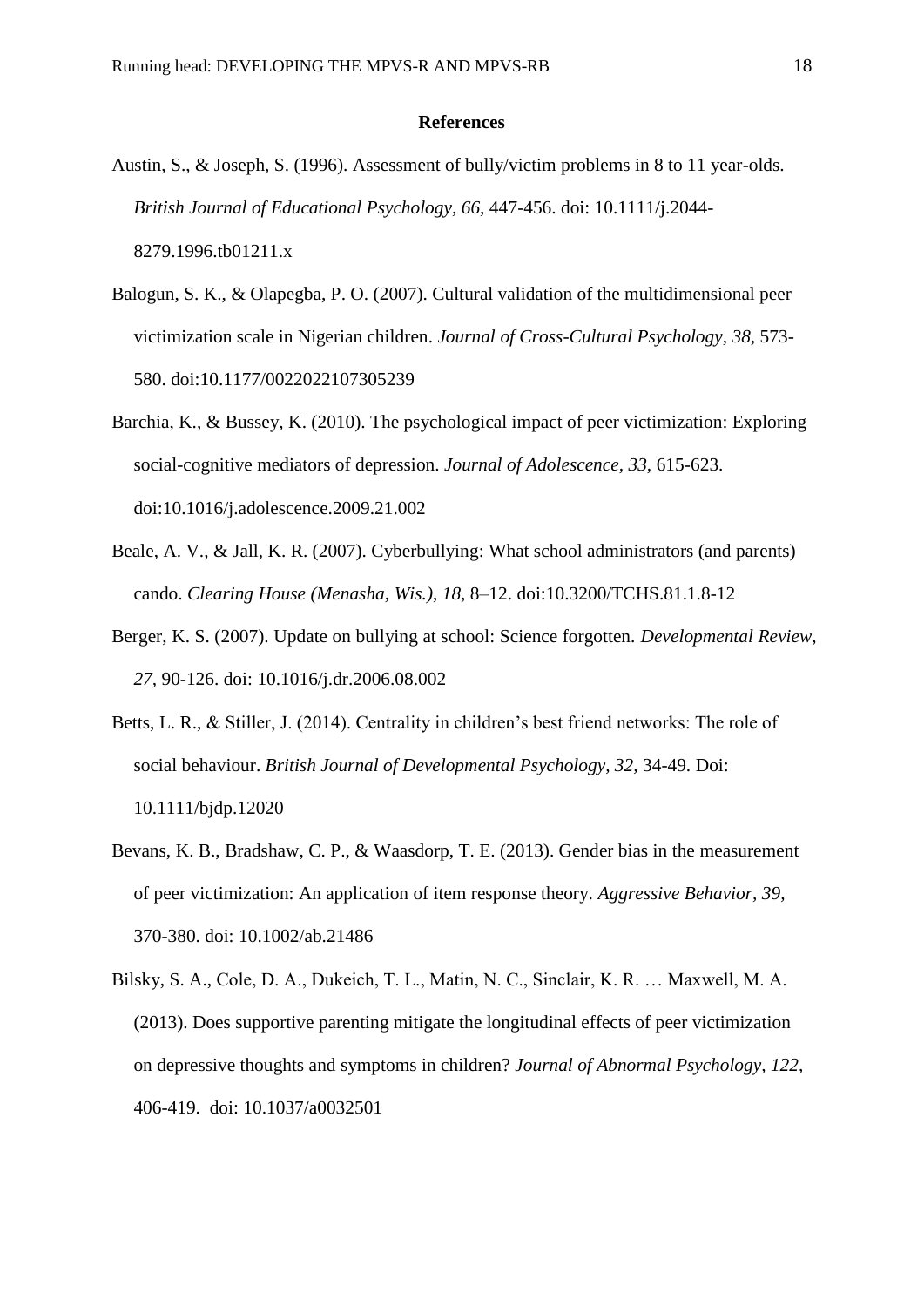- Bond, L., Wolfe, S., Tollit, M., Butler, H., & Patton, G. (2007). A comparison of the gatehouse bullying scale and the peer relations questionnaire for students in secondary school. *Journal of School Health, 77,* 75-79.
- Brown, T. A. (2006). *Confirmatory Factor Analysis for Applied Research*. Guilford Press. Retrieved 22 October 2014, from [<http://www.myilibrary.com?ID=186910>](http://www.myilibrary.com/?ID=186910)
- Bryant, F. B., & Yarnold, P. R. (1995). Principal-components analysis and exploratory and confirmatory factor analysis. In L. G. Grimm & P. R. Yarnold (Eds.), *Readings and understanding multivariate statistics* (pp. 99-136). Washington, DC: American Psychological Society.
- Buhs, E. S., McGinley, M., & Toland, M. D. (2010). Overt and relational victimization in Latinos and European Americans: Measurement equivalence across ethnicity, gender, and grade level in early adolescent groups. *The Journal of Early Adolescence, 30,* 171-197. doi:10.1177/0272431609350923
- Byrne, B. M. (2010). *Structural equation modeling with Amos: Basic concepts, applications, and programming* (2nd ed.). New York, NY: Taylor and Francis Group.
- Cénat, J. M., Hébert, M., Blais, M., Lavoie, F., Guerrier, M., & Derivois, D. (2014). Cyberbullying, psychological distress and self-esteem among youth in Quebec schools. *Journal of Affective Disorders, 169,* 7-9. doi: 10.1016/j.jad.2014.07.019
- Cook, C. R., Williams, K. R., Guerra, N. G., Kim, T. E., & Sadek, S. (2010). Predictors of bullying and victimization in childhood and adolescence: A meta-analytic investigation. *School Psychology Quarterly, 25,* 65-83. doi: 10.1037/a0020149
- Copeland, W. E., Wolke, D., Lereya, S. T., Shanahan, L., Worthman, C., & Costello, E. J. (2014). Childhood bullying involvement predicts low-grade systemic inflammation into adulthood. *PNAS, 111,* 7570-7575. doi:10.1073/pnas.1323641111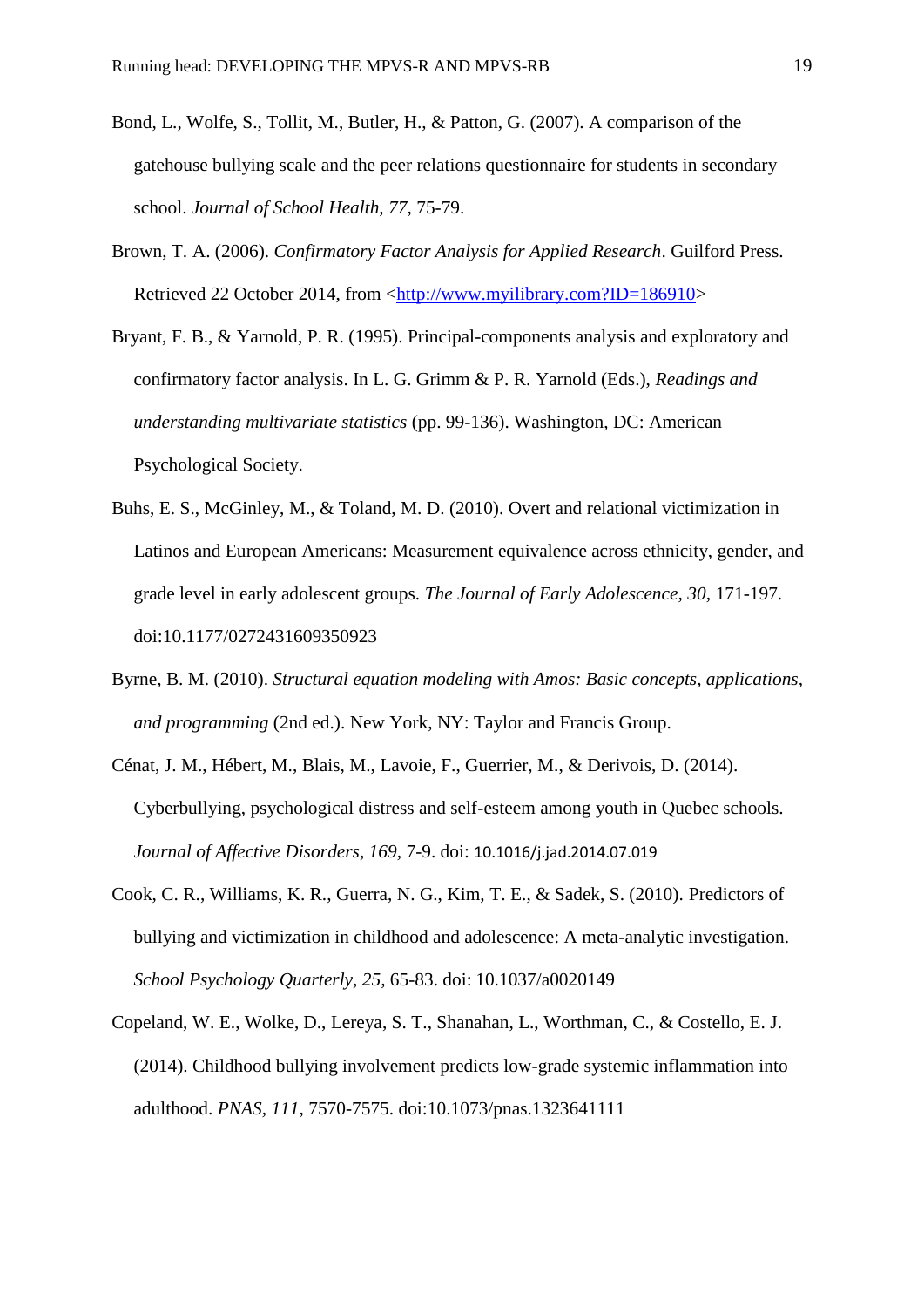- Crick, N. R., & Grotpeter, J. K. (1996). Children's treatment by peers: Victims of relational and overt aggression. *Development and Psychopathology, 8,* 367-380. doi:10.1017/S0954579400007148
- Crothers, L. M., & Levinson, E. M. (2004). Assessment of bullying: A review of methods and instruments. *Journal of Counseling & Development, 82,* 496-503.
- Dehue, F., Bolman, C., & Vollink, T. (2008). Cyberbullying: Youngsters' experiences and parental perception. *CyberPsychology & Behavior, 11,* 217-223. doi: 10.1089/cpb.2007.0008.
- Demaray, M. K., Malecki, C. K., Secord, S. M., & Lyell, K. M. (2013). Agreement among students', teachers', and parents' perceptions of victimization by bullying. *Children and Youth Services Review 35,* 2091-2100. doi: 10.1016/j.childyouth.2013.10.018
- Diamantopoulou, S., Rydell, A-M., & Henricsson, L. (2008). Can both low and high selfesteem be related to aggression in children? *Social Development, 17,* 682-698. doi: 10.1111/j.1467-9507.2007.00444.x
- Erwin, P. (1995). *Friendship and peer relations in children.* Chichester: John Wiley and Sons
- Espelage, D. L., & Holt, M. K. (2001). Bullying and victimization during adolescence. *Journal of Emotional Abuse, 2,* 123-142. doi: 10.1300/J135v02n02\_08
- Felix, E. D., Sharkey, J. D., Green, J. G., Furlong, M. J., & Tanigawa, D. (2011). Getting precise and pragmatic about the assessment of bullying: The development of the California Bullying Victimization scale. *Aggressive Behavior, 37,* 234-247. doi: 10.1002/ab.20389
- Finger, L. R., Yeung, A. S., Craven, R. G., Parada, R. H., & Newey, K. (2008). Adolescent peer relations instrument: Assessment of its reliability and construct validity when used with upper primary students. Paper presented at *The Australian Association for Research in Education, Brisbane*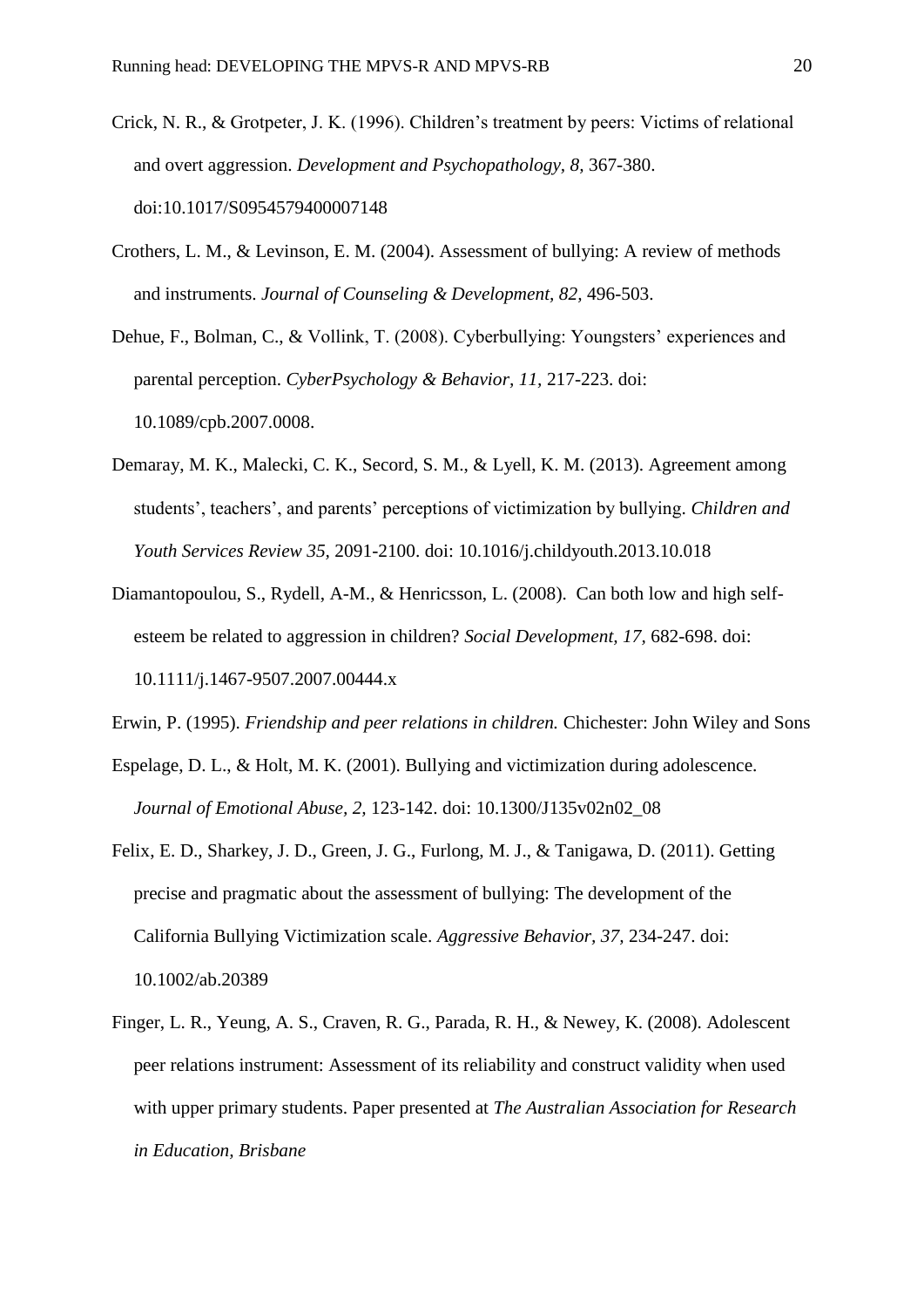- Fitzpatrick, S., & Bussey, K. (2011). The development of the social bullying involvement scales. *Aggressive Behavior, 37,* 177-192. doi:10.1002/ab.20379
- Fung, A. L-C. (2012). Intervention for aggressive victims of school bullying in Hong Kong: A longitudinal mixed-methods study. *Scandinavian Journal of Psychology, 53,* 360–367. doi: 10.1111/j.1467-9450.2012.00953.x
- Gendron, B. P., Williams, K. R., & Guerra, N. G. (2011). An analysis of bullying among students within schools: Estimating the effects of individual normative beliefs, self-esteem, and school climate. *Journal of School Violence, 10¸*150-164. doi: 10.1080/15388220.2010.539166
- Gromann, P. M., Goossens, F. A., Olthof, T., Pronk, J., & Krabbendam, L. (2013). Selfperception but not peer reputation of bullying victimization is associated with non-clinical psychotic experiences in adolescents. *Psychological Medicine, 43,* 781-787. doi: 10.1017/S003329171200178X
- Harter, S. (1982). The perceived competence scale for children. *Child Development, 53,* 87- 97.
- Hawker, D. S. J., & Boulton, M. J. (2000). Twenty years' research on peer victimization and psychosocial maladjustment: A meta-analytic review of cross-sectional studies. *Journal of Child Psychology and Psychiatry, 41,* 441-455.
- Hooven, C., Nurius, P. S., Logan-Greene, P., & Thompson, E. A. (2012). Childhood violence exposure: Cumulative and specific effects on adult mental health. *Journal of Family Violence, 27,* 511-522. doi: 10.1007/s10896-012-9438-0
- Hutson, N., & Cowie, H. (2007). Setting up an email peer support scheme. *Pastoral Care in Education*, *25*, 12–16. doi:10.1111/j.1468-0122.2007.00420.x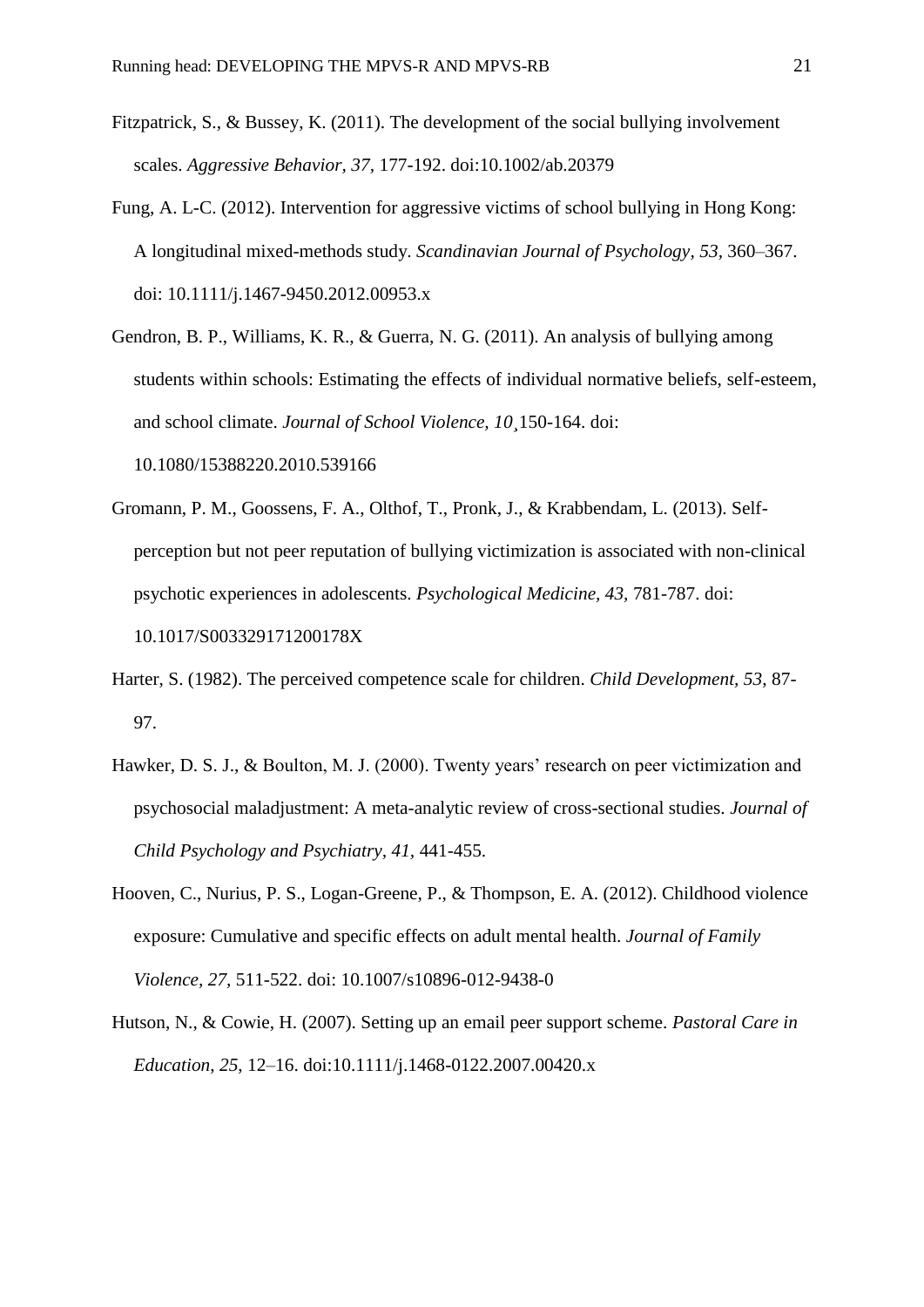- Jennings, P. A., & Greenberg, M. T. (2009). The prosocial classroom: Teacher social and emotional competence in relation to student and classroom outcomes. *Review of Educational Research, 79*,491–525. doi:10.3102/0034654308325693
- Jones, W. P., & Loe, S. A. (2013). Optimal number of questionnaire response categories: More may not be better. *SAGE Open, 3,* 1-10. doi: 10.1177/2158244013489691
- Juvonen, J., Wang, Y., & Espinoza, G. (2013). Physical aggression, spreading of rumors, and social prominence in early adolescence: Reciprocal effects supporting gender similarities. *Journal of Youth and Adolescence, 42,* 1801-1810. doi: 10.1007/s10964-012-9894-0
- Kindermann, T. A. (2007). Effects of naturally existing peer groups on changes in academic engagement in a cohort of sixth graders. *Child Development, 78,* 1186–1203. doi:10.1111/j.1467-8624.2007.01060.x
- Kowalski, R. M., & Limber, S. P. (2013). Psychological, physical, and academic correlates of cyberbullying and traditional bullying. *Journal of Adolescent Health, 53,* S13-S20. doi: 10.1016/j.jadohealth.2012.09.018
- Kowalski, R. M., Limber, S. E., & Agatston, P. W. (2008).*Cyber bullying: Bullying in the digital age.* Malden, MA: Blackwell Publishing
- Kyriakides, L., Kaloyirou, C., & Lindsay, G. (2006). An analysis of the Revised Olweus Bully/Victim Questionnaire using the Rasch measurement model. *British Journal of Educational Psychology, 76,* 781-801. doi:10.1348/000709905X53499
- Low, S., Polanin, J. R., Espelage, D. L. (2013). The role of social networks in physical and relational aggression among young adolescents. *Journal of Youth and Adolescence, 42,*  1078-1089. doi: 10.1007/s10964-013-9933-5
- Malecki, C. K., & Demaray, M. K. (2003). What type of support do they need? Investigating student adjustment as related to emotional, informational, appraisal, and instrumental support. *School Psychology Quarterly, 18,* 231-152.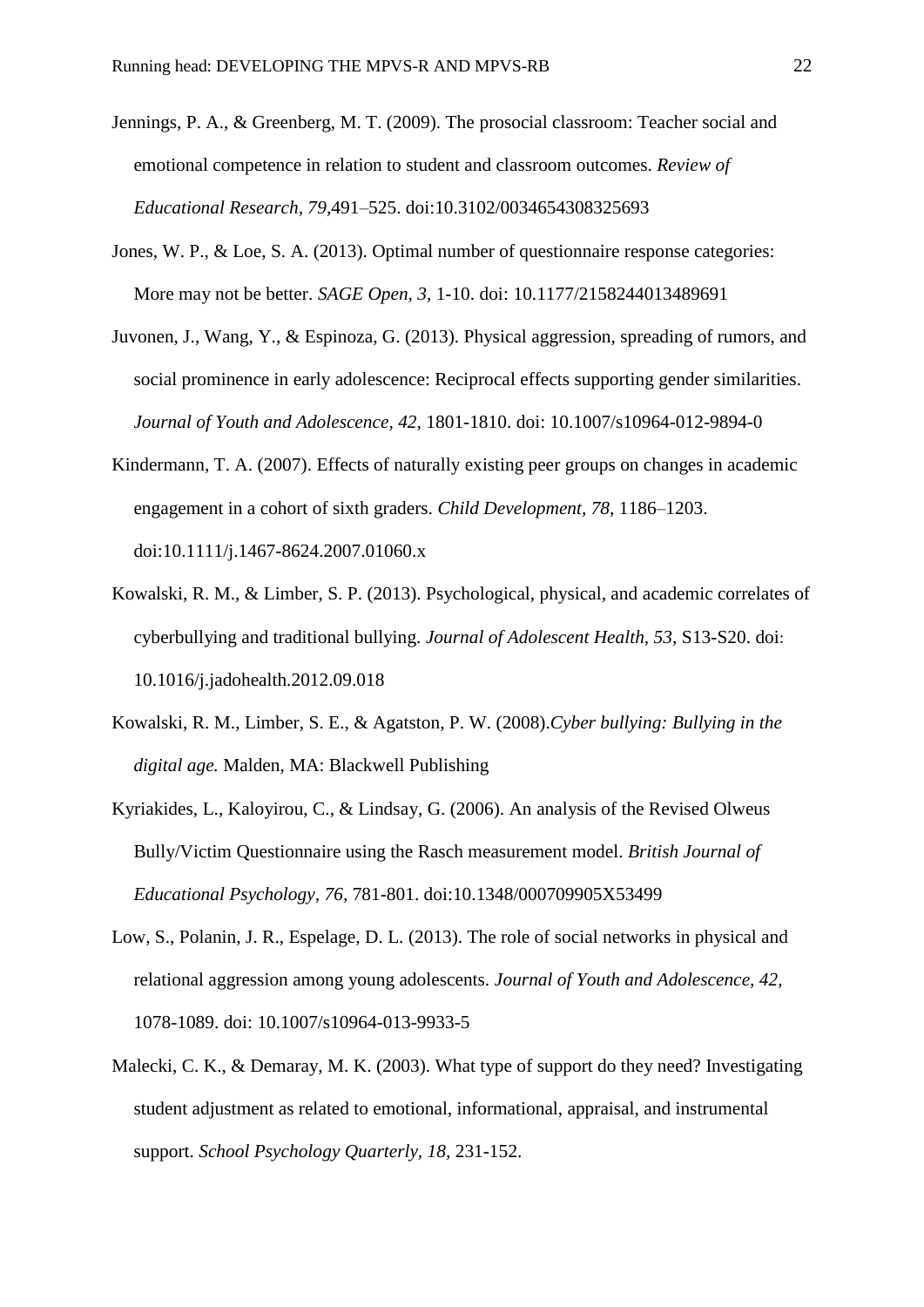- Marks, P. E. L., Babcock, B., Cillessen, A. H. N., & Crick, N. R. (2013). The effects of participation rate on the internal reliability of peer nomination measures. *Social Development, 22,* 609-622. doi: 10.1111/j.1467-9507.2012.00661.x
- Martin, C. L., Kornienko, O., Schaefer, D. R., Hanish, L. D., Fabes, R. A., & Goble, P. (2013). The role of sex of peers and gender-typed activities in young children's peer affiliative networks: A longitudinal analysis of selection and influence. *Child Development, 84,* 927-937. doi: 10.1111/cdev.12032
- Maydeu-Olivares, A., Kramp, U., Garćia-Forero, C., Gallardo-Pujol, D., & Coffman, D. (2009). The effect of varying the number of response alternatives in rating scales: Experimental evidence from intra-individual effects. *Behavior Research Methods, 41,*  295-308. doi:10.3758/BRM.41.2.295
- Menesini, E., & Nocentini, A. (2009). Cyberbullying definition and measurement: Some critical considerations. *Journal of Psychology, 217,* 230–232. doi: 10.1027/0044- 3409.217.4.230
- Mesch, G. S. (2009). Parental mediation, online activities, and cyberbullying. *Cyber Psychology & Behavior, 12,* 387-393. doi: 10.1089/cpb.2009.0068
- Mynard, H., & Joseph, S. (2000). Development of the multidimensional peer-victimization scale. *Aggressive Behavior, 26,* 169-178.
- Netemeyer, R.G., Bearden, W.O., & Sharma, S. (2003). *Scaling Procedures: Issues and Applications.* Thousand Oaks: Sage Publications, Inc.
- Olweus, D. (1996). The revised Olweus Bully/Victim Questionnaire for Students. Bergen, Norway: University of Bergen.
- Olweus, D. (2013). School bullying: Development and some important challenges. *Annual Review of Clinical Psychology, 9,* 751-80. doi: 10.1146/annurev-clinpsy-050212-185516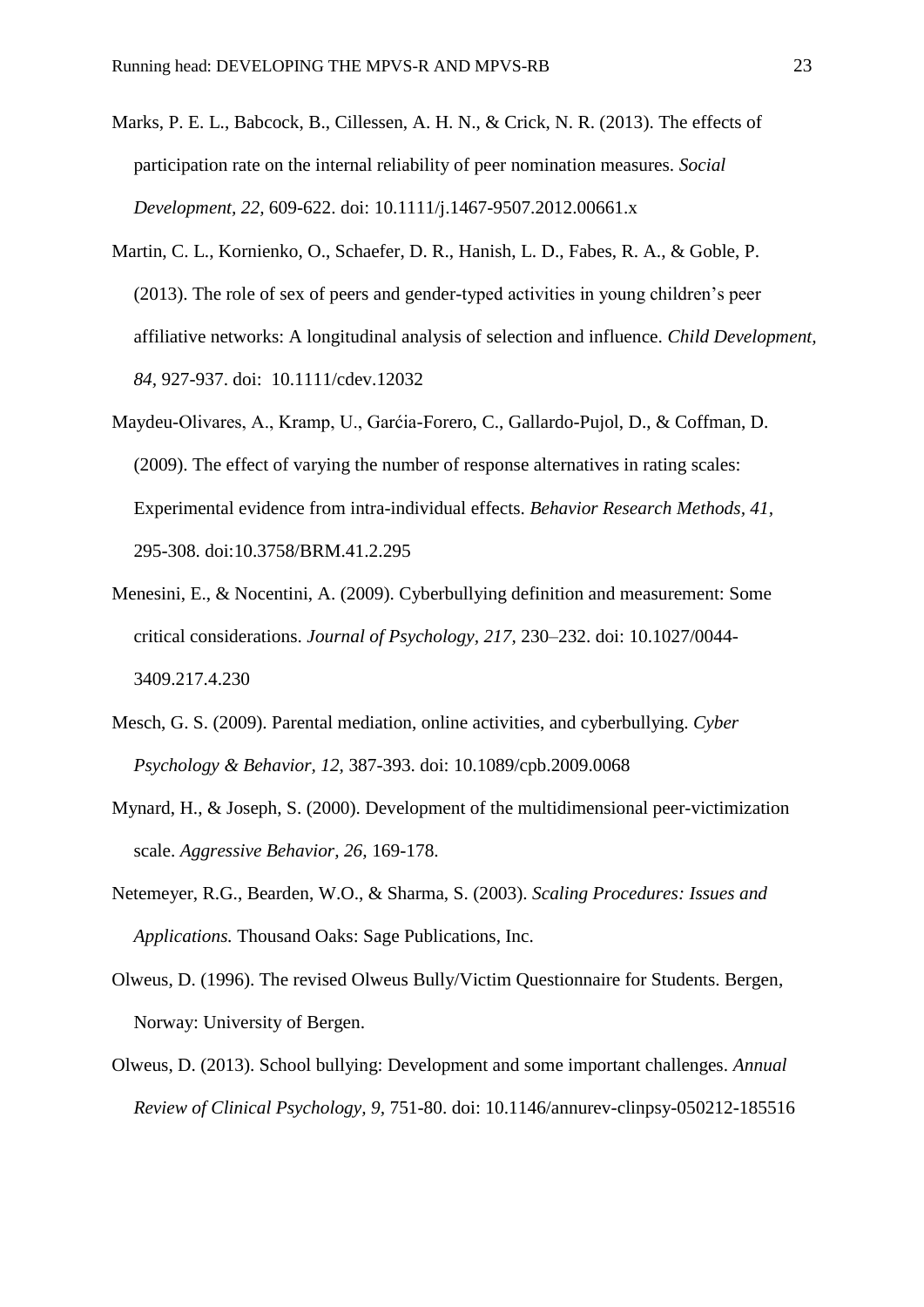- Orpinas, P., & Frankowski, R. (2001). The aggression scale: A self-report measure of aggressive behaviour for young adolescents. *Journal of Early Adolescence, 21,* 50-67.
- Ostrov, J. M. (2008) Forms of aggression and peer victimization during early childhood: A short-term longitudinal study. *Journal of Abnormal Child Psychology, 36,* 311-322. doi: 10.1007/s10802-007-9179-3
- Parada, R. (2000). *Adolescent Peer Relations Instrument: A theoretical and empirical basis for the measurement of participant roles in bullying and victimisation of adolescence: An interim test manual and a research monograph: A test manual.* Publication Unit, Selfconcept Enhancement and Learning Facilitation (SELF) Research Centre, University of Western Sydney.
- Patchni, J. W., & Hinduja, S. (2010). Cyberbullying and self-esteem. *Journal of School Health, 80,* 614-621.
- Perren, S., Gutzwiller-Helfenfinger, E., Malti, T., & Hymel, S. (2012). Moral reasoning and emotion attributions of adolescent bullies, victims, and bully-victims. *British Journal of Developmental Psychology, 30,* 511-530. doi: 10.1111/j.2044-835X.2011.02059.x
- Renda, J., Vassallo, S., & Edwards, B. (2011). Bullying in early adolescence and its association with anti-social behaviour, criminality and violence 6 and 10 years later. *Criminal Behaviour and Mental Health, 21,* 117-127. doi:10.1002/cbm.805
- Salmivalli, C., Lagerspetz, K., Bjorkqvist, K., Osterman, K., & Kaukiainen, A. (1996). Bullying as a group process: Participant roles and their relations to social status within the group. *Aggressive Behavior, 22,* 1–15.
- Schumacker, R. E., & Lomax, R. G. (1996). *A beginner's guide to structural equation modeling*. Mahwah, NJ: Erlbaum.
- Schwartz, D., Lansford, J. E., Dodge, K. A., Pettit, G. S., & Bates, J. E. (2014). Peer victimization during middle childhood as a lead indicator of internalizing problems and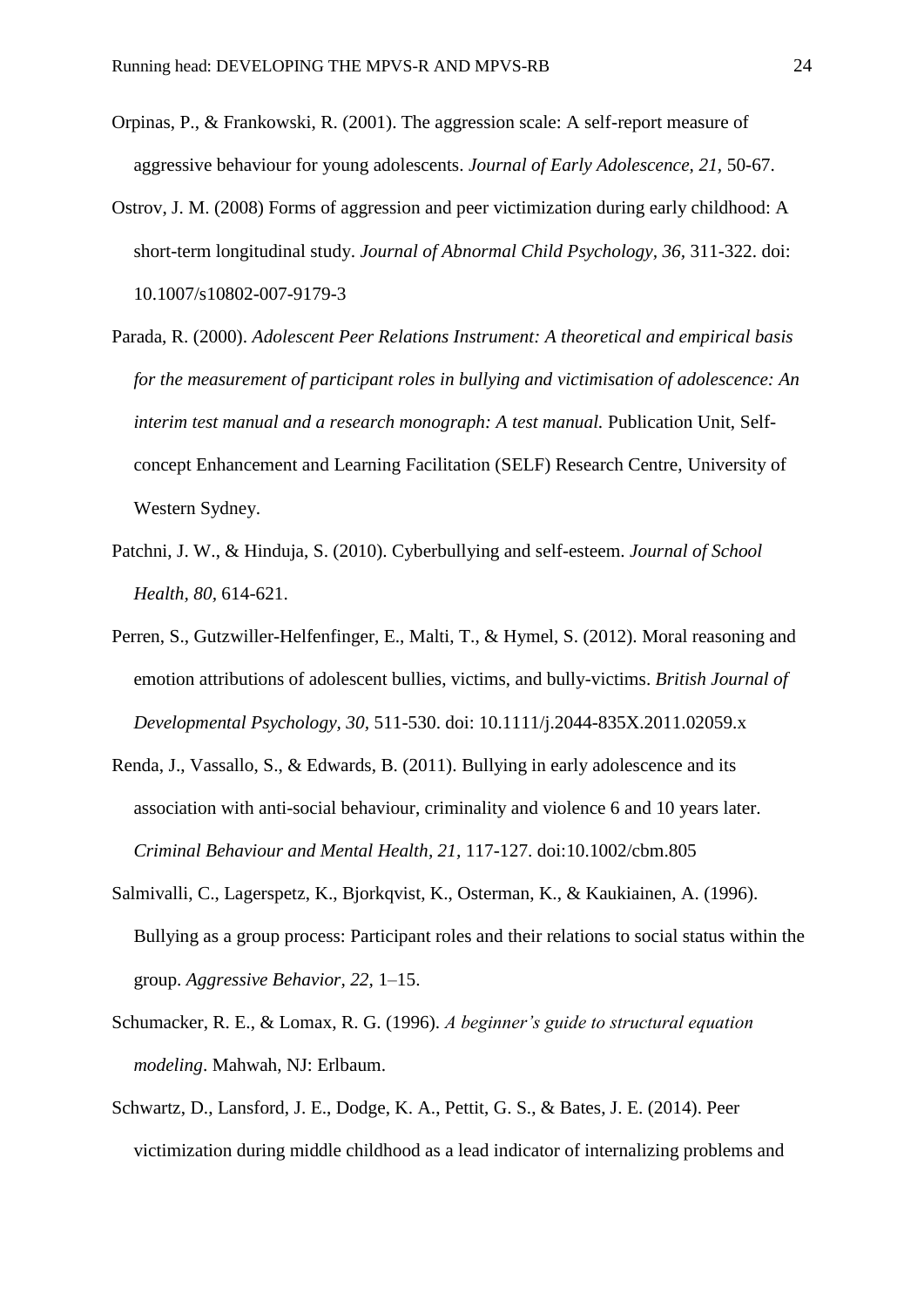diagnostic outcomes in late adolescence. *Journal of Clinical Child & Adolescent Psychology,* doi: 10.1080/15374416.2014.881293

- Turner, H. A., Finkelhor, D., Hamby, S. L., Shattuck, A., & Ormrod, R. K. (2011). Specifying type and location of peer victimization in a national sample of children and youth. *Journal of Youth and Adolescence, 40,* 1052-1067. doi: 10.1007/s10964-011-9639- 5
- van Dam, D. S., van der Ven, E., Velthorst, E., Selten, J. P., Morgan, C., & de Haan, L. (2012). Childhood bullying and the association with psychosis in non-clinical and clinicial samples: A review and meta-analysis. *Psychological Medicine, 42,* 2463-2474. doi: 10.1017/S0033291712000360
- Vlachou, M., Botsoglou, K., & Andreou, E. (2013). Assessing bully/victim problems in preschool children: A multimethod approach. *Journal of Criminology, 2013,* article ID 301658. doi: 10.1155/2013/301658
- Warden, D., Cheyne, B., Christie, D., Fitzpatrick, H., & Reid, K. (2003). Assessing children's perceptions of prosical and antisocial behaviour. *Educational Psychology, 23,* 547-567. doi: 10.1080/0144341032000123796
- Wei, H-S., & Jonson-Reid, M. (2011). Friends can hurt you: Examining the coexistence of friendship and bullying among early adolescents. *School Psychology International, 32,*  244-262. doi: 10.1177/0143034311402310

Zimmer-Gembeck, M. J., Geiger, T. C., & Crick, N. R. (2005). Relational and physical aggression, prosocial behavior, and peer relations: Gender moderation and bidirectional associations. *The Journal of Early Adolescence, 25,* 421-452. doi: 10.1177/0272431605279841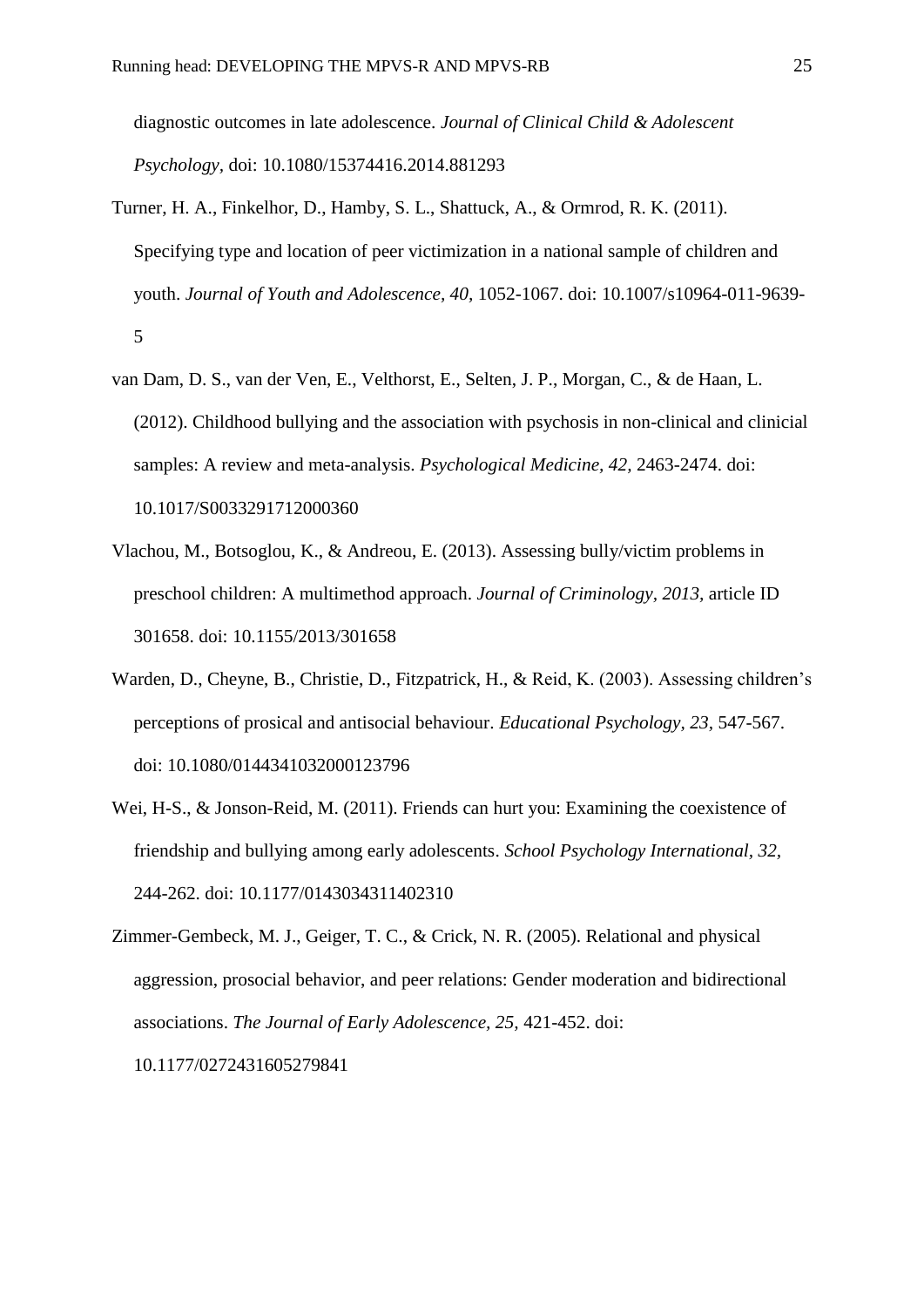# *Summary of some of the existing self-report measures of victimization*

| Scale                                       | Subscales                                        | Psychometric properties                                            |
|---------------------------------------------|--------------------------------------------------|--------------------------------------------------------------------|
| Aggression scale (Orpinas $\&$              | Verbal aggression (5 items); physical            | Construct validity established                                     |
| Frankowski, 2001)                           | aggression (4 items); general aggression (2      | Good internal consistency                                          |
|                                             | items)                                           | Test retest reliability established                                |
|                                             |                                                  |                                                                    |
| <b>Adolescent Peer Relations Instrument</b> | Physical victimization (6 items); verbal         | Good internal consistency                                          |
| (Parada, 2000)                              | victimization (6 items); social victimization (6 | Factor structure replicated with younger sample (Finger, Yeung,    |
|                                             | items); physical bullying (6 items); verbal      | Craven, Parada, & Newey, 2008)                                     |
|                                             | bullying (6 items); social bullying (6 items)    |                                                                    |
|                                             |                                                  |                                                                    |
| Bullying-Behaviour Scale (Austin &          | Peer victimization (6 items); Bullying           | Convergent reliability established: some subscales associated with |
| Joseph, 1996)                               | behaviour (6 items)                              | self-esteem and depressive symptoms                                |
|                                             |                                                  |                                                                    |
| California Bully Victimization scale        | Victimization experiences at school for          | Test-rest reliability established: over two weeks                  |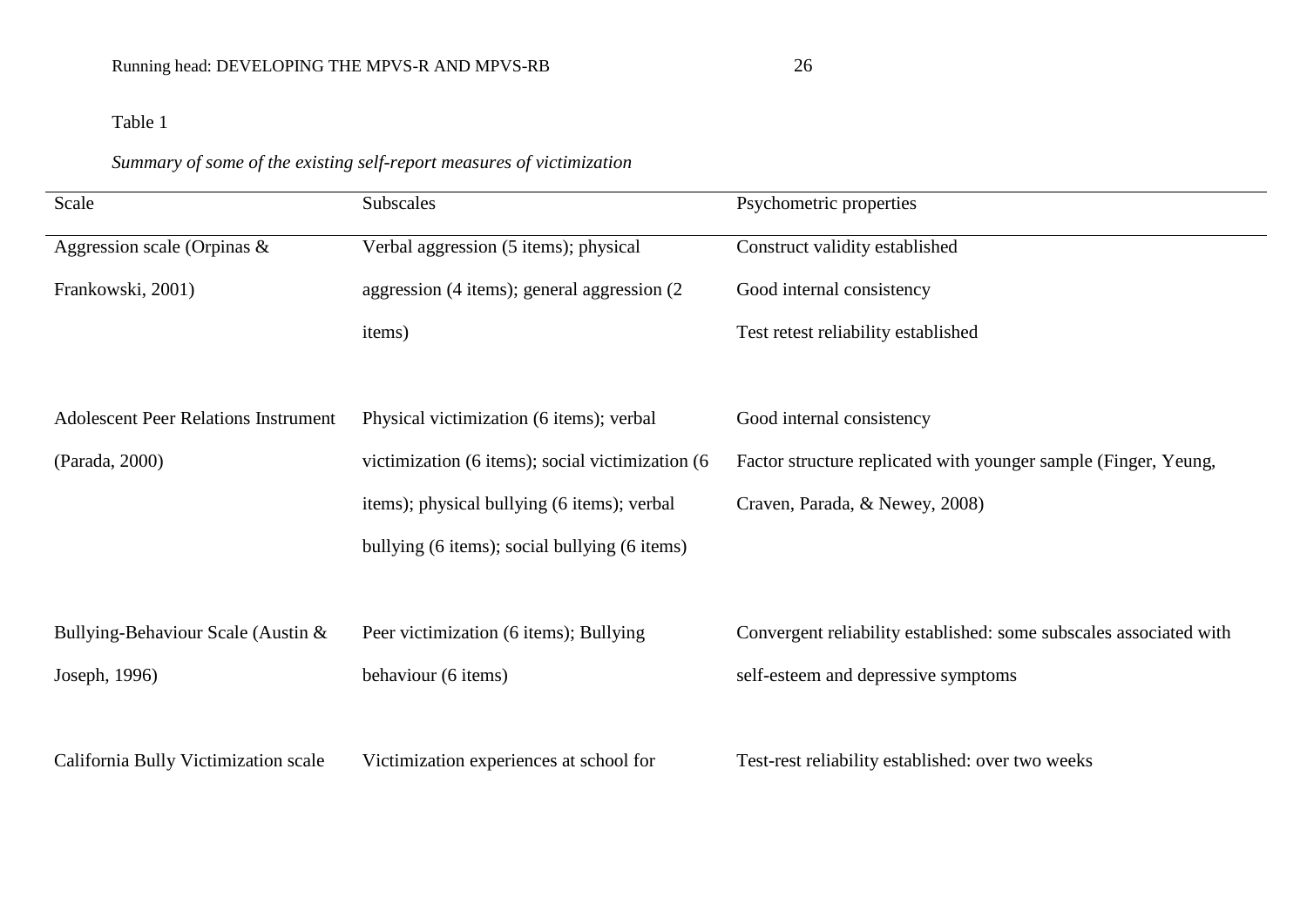# Running head: DEVELOPING THE MPVS-R AND MPVS-RB 27

| (Felix, Sharkey, Green, Furlong, &          | elementary school-age (6 items) and secondary                                         | Convergent validity established: Scale scores associated with |
|---------------------------------------------|---------------------------------------------------------------------------------------|---------------------------------------------------------------|
| Tanigawa, 2011)                             | school-age (7 items) children                                                         | measures of satisfaction                                      |
|                                             |                                                                                       |                                                               |
| <b>Child Social Behaviour Questionnaire</b> | Practical prosocial (4 items); Relational                                             | Acceptable internal consistency                               |
| (Warden, Cheyne, Christie,                  | prosocial (4 items); Overt antisocial (4 items);                                      |                                                               |
| Fitzpatrick, & Ried, 2003)                  | Relational antisocial (4 items); Victim (4 items)                                     |                                                               |
|                                             |                                                                                       |                                                               |
| Multidimensional Peer Victimization         | Physical victimization (4 items); social                                              | Acceptable internal consistency                               |
| Scale (MPVS, Mynard & Joseph,               | manipulation (4 items); verbal victimization (4                                       | Convergent validity established: based on bully/victim status |
| 2000)                                       | items); attacks on property (4 items)                                                 |                                                               |
|                                             |                                                                                       |                                                               |
| Peer victimization (Barchia & Bussey,       | Physical victimization (1 item); Relational                                           | Acceptable internal consistency                               |
| 2010)                                       | victimization (1 item); Verbal victimization (1                                       |                                                               |
|                                             | item)                                                                                 |                                                               |
|                                             |                                                                                       |                                                               |
|                                             | Peer victimization (Bilsky et al., 2013) Physical victimization (3 items); Relational | Convergent validity established                               |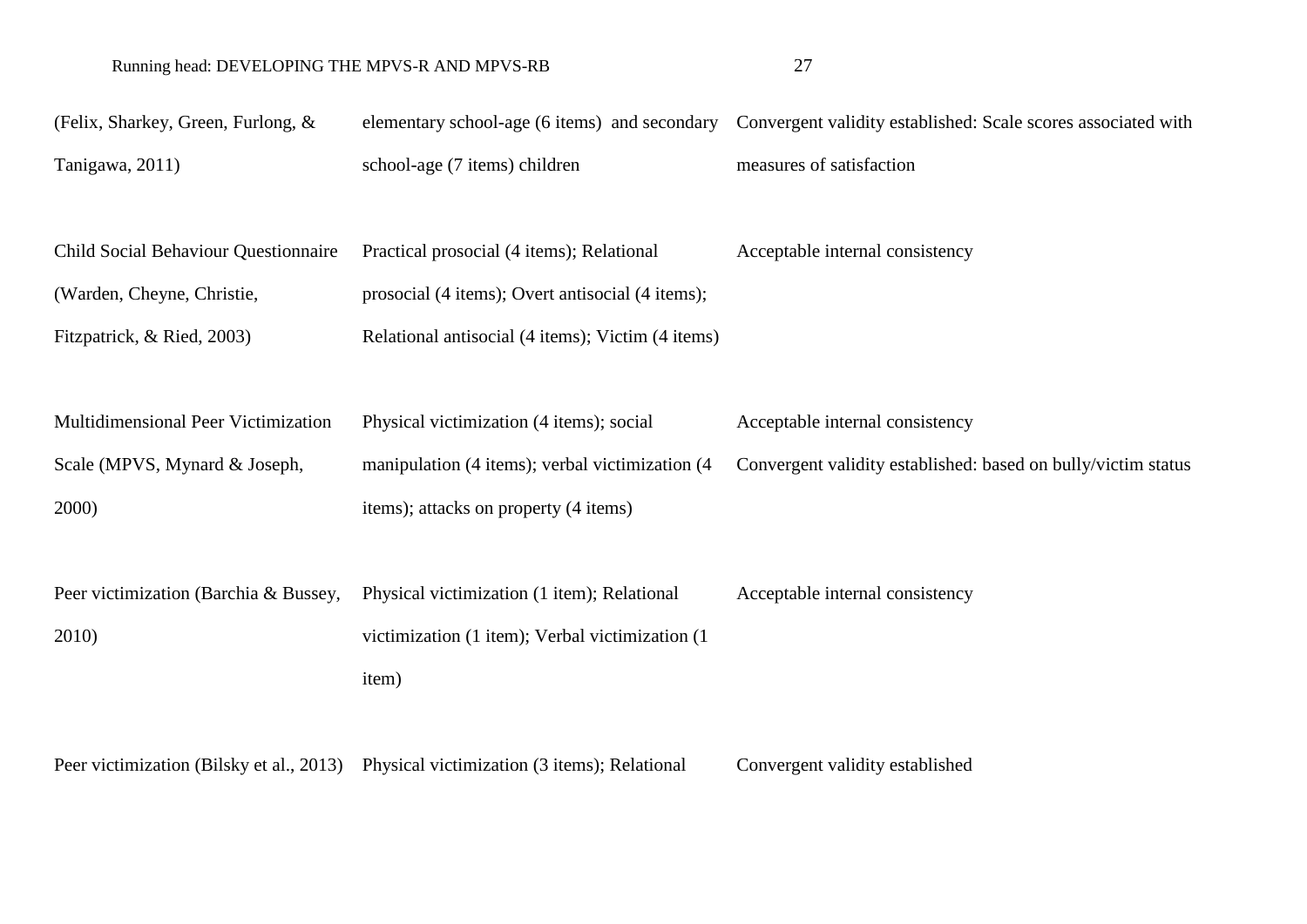victimization (3 items)  $\qquad \qquad$  Acceptable internal consistency Revised Olweus Bully/Victim Questionnaire (Olweus, 1996) 40 items experiences of victimization and bullying behaviours across verbal, physical, and indirect domains, location of experience and reaction of others High internal consistency Construct validity established Self-reported bullying, fighting and victimization scale (Espelage & Holt, 2001) Bullying (9 items); fighting (5 items); victimization (4 items) Factor analysis revealed the subscales were distinct Construct validity established Convergent validity associated with aggression Self-Report of Victimization and Exclusion Scale (Buhs et al., 2010) Overt victimization (6 items); relational victimization (5 items); social exclusion (5 items) Convergent validity established: overt and relational victimization predicted depressive symptoms Good internal consistency Social Bullying Involvement Scale Social victimization (8 items); social bullying Good internal consistency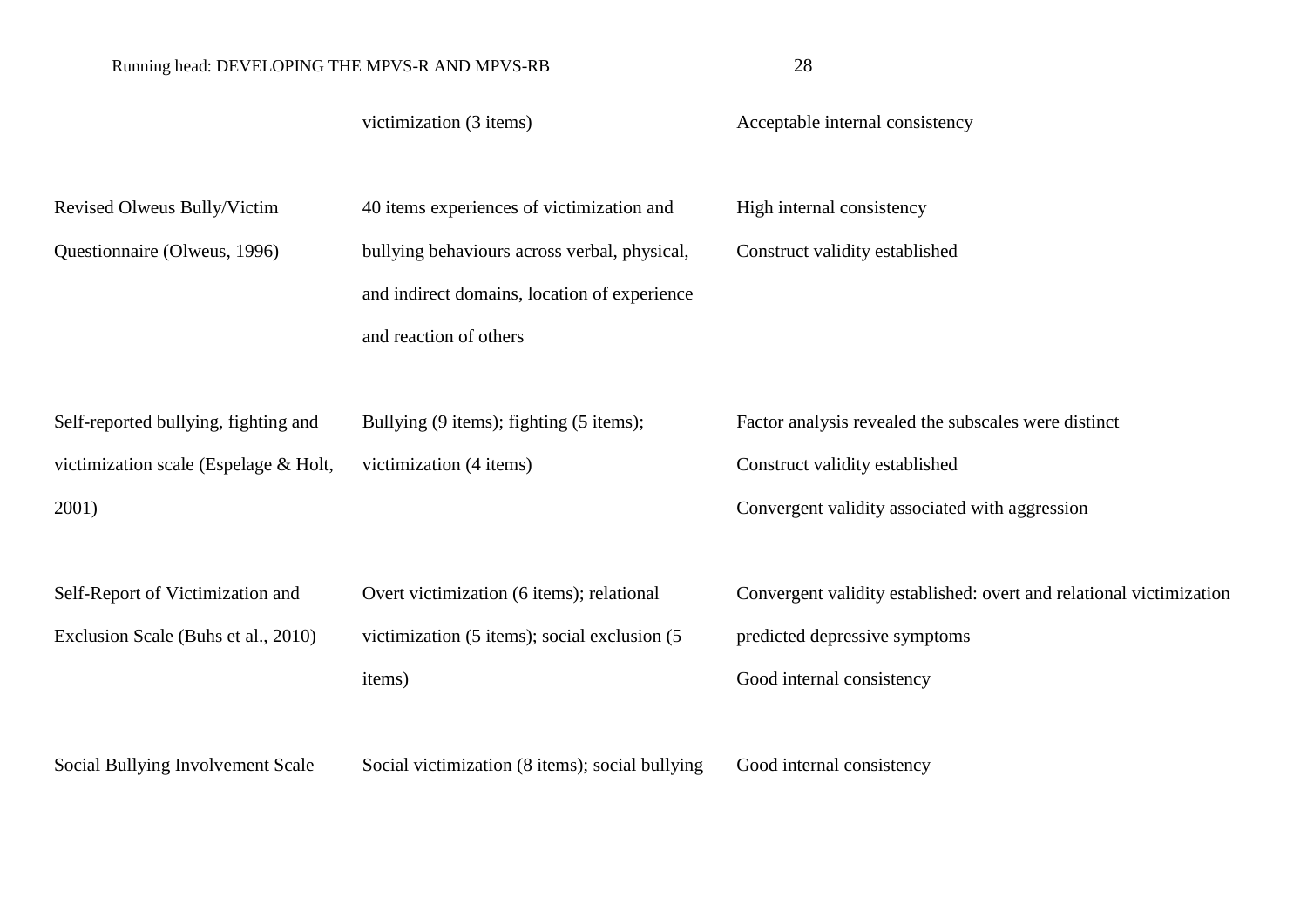(Fitzpatrick & Bussey, 2011) (8 items); witnessing social bullying (8 items); intervening in social bullying (8 items) Convergent validity established: some subscales were associated with aspects of psychosocial adjustment Social Experience Questionnaire (Crick & Gropeter, 1996) Relational victimization (5 items); Overt victimization (3 items); Receipt of prosocial acts (5 items) Factor analysis revealed that the relational and overt victimization subscales were distinct and reliable Convergent validity established: relational victimization predicted loneliness, depression, social anxiety, and social isolation and overt victimization predicted depression The Gatehouse Bullying Scale (Bond, Wolfe, Tollit, Butler, & Patton, 2007) Over victimization (2 items); covert victimization (2 items) Construct validity established Test-retest reliability established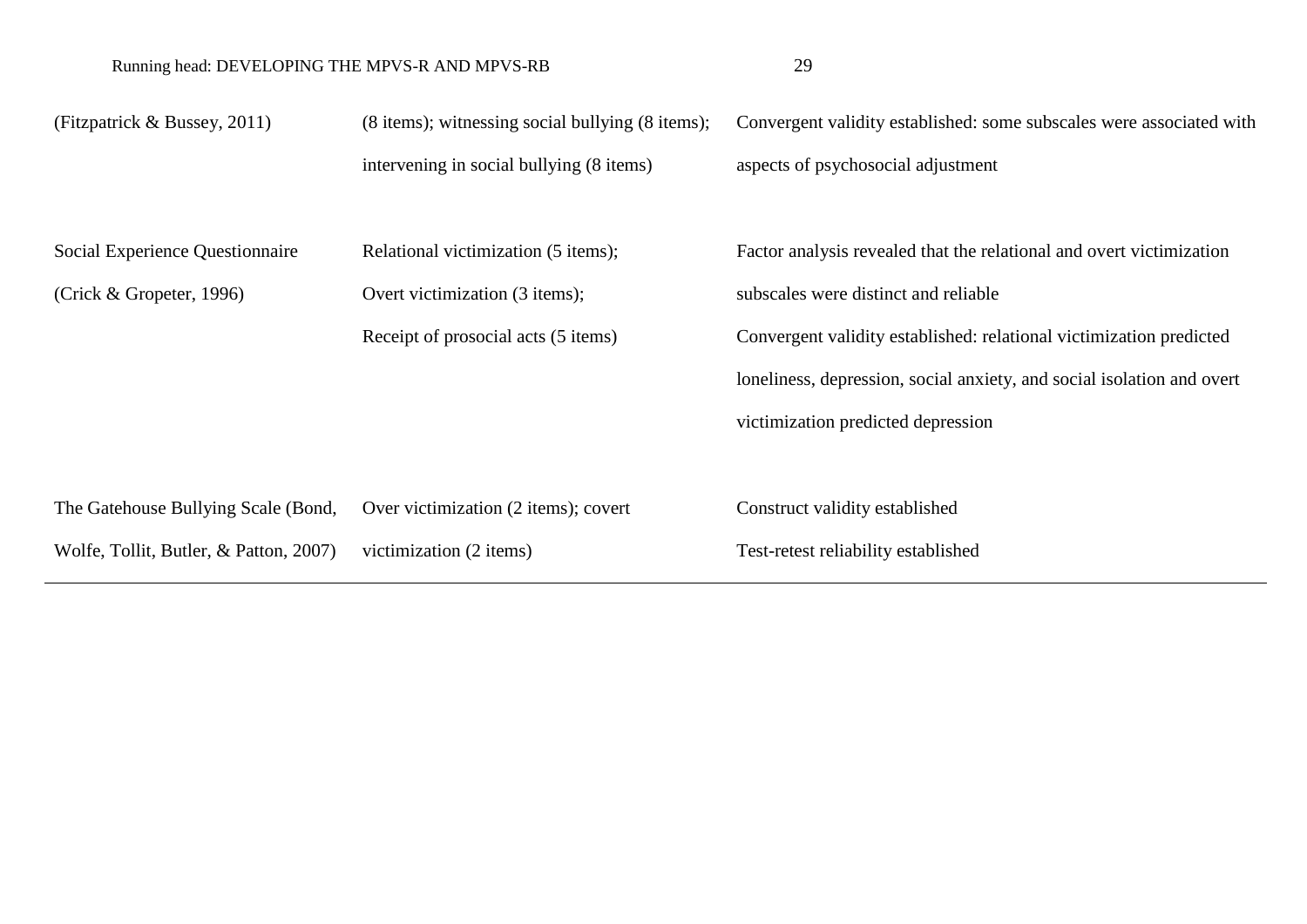## *Tests of model fit*

| Model          | df  | $\chi^2$     | $\Delta \chi^2$ |     | <b>CFI</b> | <b>NFI</b> |  |  |  |
|----------------|-----|--------------|-----------------|-----|------------|------------|--|--|--|
| <b>MPVS-R</b>  |     |              |                 |     |            |            |  |  |  |
| Two factor     | 169 | 1134.96***   |                 | .13 | .65        | .62        |  |  |  |
| Four factor    | 164 | 476.28***    | 658.68***       | .07 | .89        | .84        |  |  |  |
| Five factor    | 160 | 304.08***    | $172.20***$     | .05 | .95        | .90        |  |  |  |
| <b>MPVS-RB</b> |     |              |                 |     |            |            |  |  |  |
| Two factor     | 169 | $1211.52***$ |                 | .13 | .61        | .57        |  |  |  |
| Four factor    | 164 | $616.74***$  | 594.78***       | .09 | .82        | .78        |  |  |  |
| Five factor    | 160 | $426.27***$  | $190.47***$     | .07 | .90        | .85        |  |  |  |

Note. RMSEA = Root Mean Square Error of Approximation, CFI = Comparative Fit Index, and NFI = Normalised Fit Index.  $\Delta \chi^2$  compares the change in model fit compared to the previous model.

 $*^{**}p < .001$ .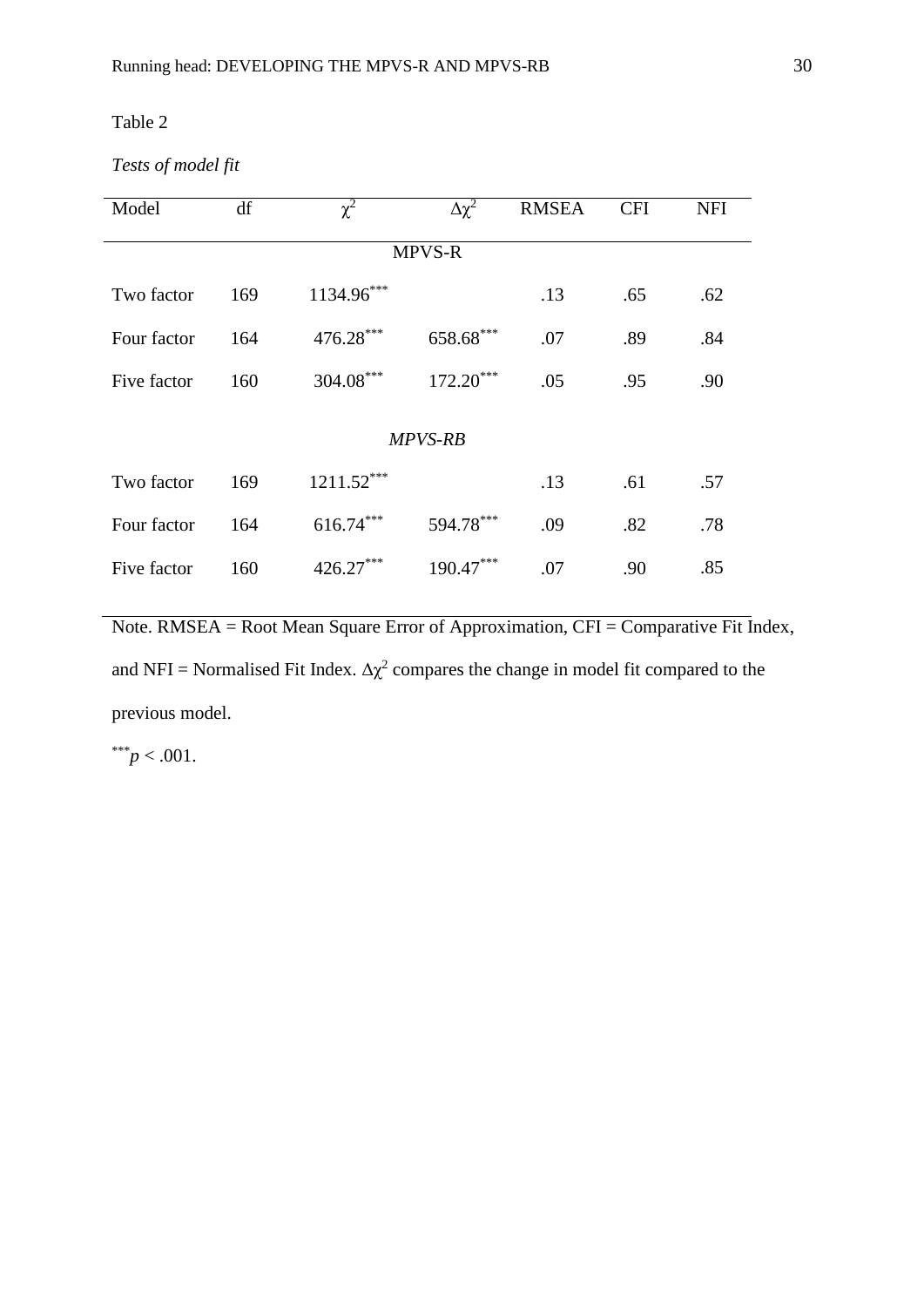*Item loadings for peer victimization scale for the full sample, boys, and girls*

|                                                   |                      | Factor loading       |                      |                        |
|---------------------------------------------------|----------------------|----------------------|----------------------|------------------------|
| Subscale                                          | Full                 | boys                 | girls                | $\Delta\chi^2$         |
|                                                   | sample               |                      |                      |                        |
| Physical                                          |                      |                      |                      |                        |
| Punched me                                        | $.65***$             | $.70***$             | $.42***$             | $14.57***$             |
| Kicked me                                         | $.81^{\ast\ast\ast}$ | $.81^{\ast\ast\ast}$ | $.84***$             | $65.51^{\ast\ast\ast}$ |
| Hurt me physically in some way                    | $.75***$             | $.84***$             | $.53***$             | $57.60***$             |
| Beat me up                                        | $.54***$             | $.59***$             | .10                  | $167.46***$            |
| Social                                            |                      |                      |                      |                        |
| Tried to get me into trouble with my friends      | $.64***$             | $.61***$             | $.71***$             | 1.82                   |
| Tried to turn my friends against me               | $.78***$             | $.78***$             | $.78***$             | 4.72                   |
| Refused to talk to me                             | $.66***$             | $.69***$             | $.61***$             | 3.05                   |
| Made other people not talk to me                  | $.81^{\ast\ast\ast}$ | $.80^{\ast\ast\ast}$ | $.79***$             | .13                    |
| Verbal                                            |                      |                      |                      |                        |
| Called me names                                   | $.71***$             | $.75***$             | $.66***$             | .12                    |
| Made fun of me because of my appearance           | $.73***$             | $.75***$             | $.70***$             | 1.46                   |
| Made fun of me for some reason                    | $.79***$             | $.83***$             | $.77***$             | 4.57                   |
| Swore at me                                       | $.52***$             | $.60***$             | $.48***$             | $14.50***$             |
| Attack on property                                |                      |                      |                      |                        |
| Took something of mine without permission         | $.57***$             | $.57***$             | $.56***$             | 2.69                   |
| Tried to break something of mine                  | $.76***$             | $.75***$             | $.80^{\ast\ast\ast}$ | 2.98                   |
| Stole something from me                           | $.75***$             | $.79***$             | $.64***$             | 4.09                   |
| Deliberately damaged some property of mine        | $.80***$             | $.84***$             | $.72***$             | .57                    |
| Electronic                                        |                      |                      |                      |                        |
| Sent you a nasty text                             | $.66***$             | $.57***$             | $.69***$             | $13.32***$             |
| Said something mean about you on a social         | $.79***$             | $.70***$             | $.83***$             | 13.47**                |
| networking site                                   |                      |                      |                      |                        |
| Wrote spiteful things about you in a chat room    | $.67***$             | $.77***$             | $.61***$             | $12.60**$              |
| Wrote nasty things to you using instant messenger | $.78***$             | $.76***$             | $.79***$             | $7.97*$                |

*\* p* < .05, *\*\* p* < .01, *\*\*\*p* < .001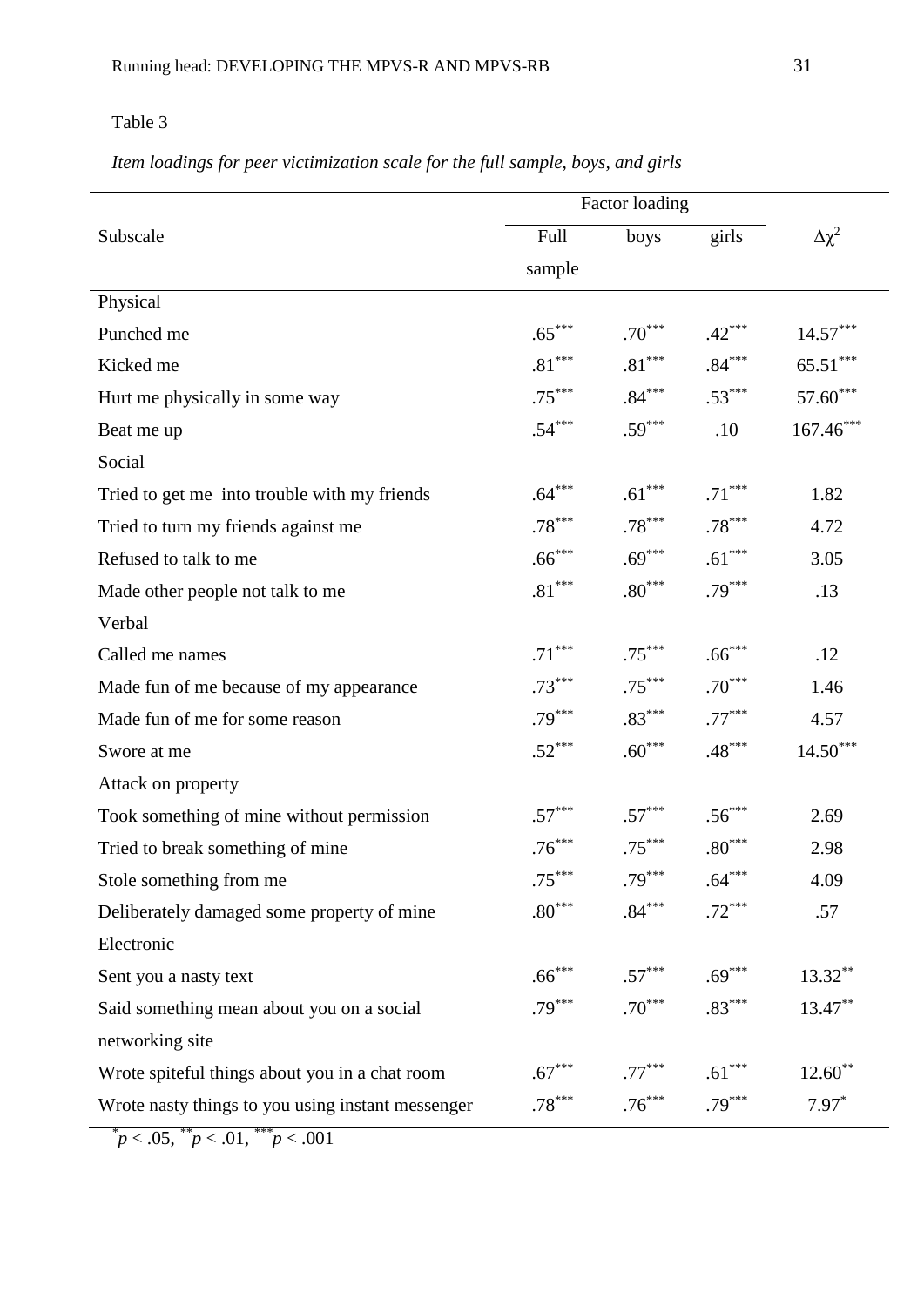*Item loadings for the peer bullying scale for the full sample, boys, and girls*

|                                                        | Factor loading |                            |                      |                 |  |  |
|--------------------------------------------------------|----------------|----------------------------|----------------------|-----------------|--|--|
| Subscale                                               | Full           | boys                       | girls                | $\Delta \chi^2$ |  |  |
| Physical                                               |                |                            |                      |                 |  |  |
| Punched another person                                 | $.69***$       | $.67***$                   | $.68***$             | 5.93            |  |  |
| Kicked another person                                  | $.63***$       | $.63***$                   | $.60***$             | .98             |  |  |
| Hurt someone physically in some way                    | $.82***$       | $.79***$                   | $.84***$             | $38.66***$      |  |  |
| Beat another person up                                 | $.60***$       | $.58***$                   | $.63***$             | 39.80***        |  |  |
| Social                                                 |                |                            |                      |                 |  |  |
| Tried to get somebody into trouble with their friends  | $.60***$       | $.52***$                   | $.66***$             | 4.68            |  |  |
| Tried to turn another person's friends against them    | $.70***$       | $.57***$                   | $.81^{\ast\ast\ast}$ | 2.68            |  |  |
| Refused to talk to another person                      | $.35***$       | $.36***$                   | $.31***$             | 2.01            |  |  |
| Made other people not talk to another person           | $.75***$       | $.75***$                   | $.78***$             | $11.86***$      |  |  |
| Verbal                                                 |                |                            |                      |                 |  |  |
| Called another person names                            | $.74***$       | $.69***$                   | $.76***$             | 1.73            |  |  |
| Made fun of another person because of their appearance | $.59***$       | $.59***$                   | $.61***$             | $19.56***$      |  |  |
| Made fun of another person for some reason             | $.74***$       | $.72***$                   | $.77***$             | 4.25            |  |  |
| Swore at somebody                                      | $.64***$       | $.58***$                   | $.70***$             | 3.07            |  |  |
| Attack on property                                     |                |                            |                      |                 |  |  |
| Took something of another person's without permission  | $.47***$       | $.49***$                   | $.43***$             | .59             |  |  |
| Tried to break something of that belonged to another   | $.90***$       | $.92***$                   | $.82***$             | .12             |  |  |
| person                                                 |                |                            |                      |                 |  |  |
| Stole something from another person                    | $.57***$       | $.50***$                   | $.73***$             | $21.13***$      |  |  |
| Deliberately damaged some property that belonged to    |                | $.87***$ $.88***$ $.85***$ |                      | $12.55***$      |  |  |
| another person                                         |                |                            |                      |                 |  |  |
| Electronic                                             |                |                            |                      |                 |  |  |
| Sent somebody a nasty text                             |                | $.76***$ $.80***$ $.73***$ |                      | 2.76            |  |  |
| Said something mean about somebody on a social         |                | $.81***$ $.84***$ $.80***$ |                      | $22.64***$      |  |  |
| networking site                                        |                |                            |                      |                 |  |  |
| Wrote spiteful things about somebody in a chat room    | $.65***$       | $.61***$                   | $.65***$             | $50.48***$      |  |  |
| Wrote nasty things to somebody using instant messenger | $.75***$       | $.79***$                   | $.71***$             | 5.34            |  |  |

*\*\*p* < .01, *\*\*\*p* < .001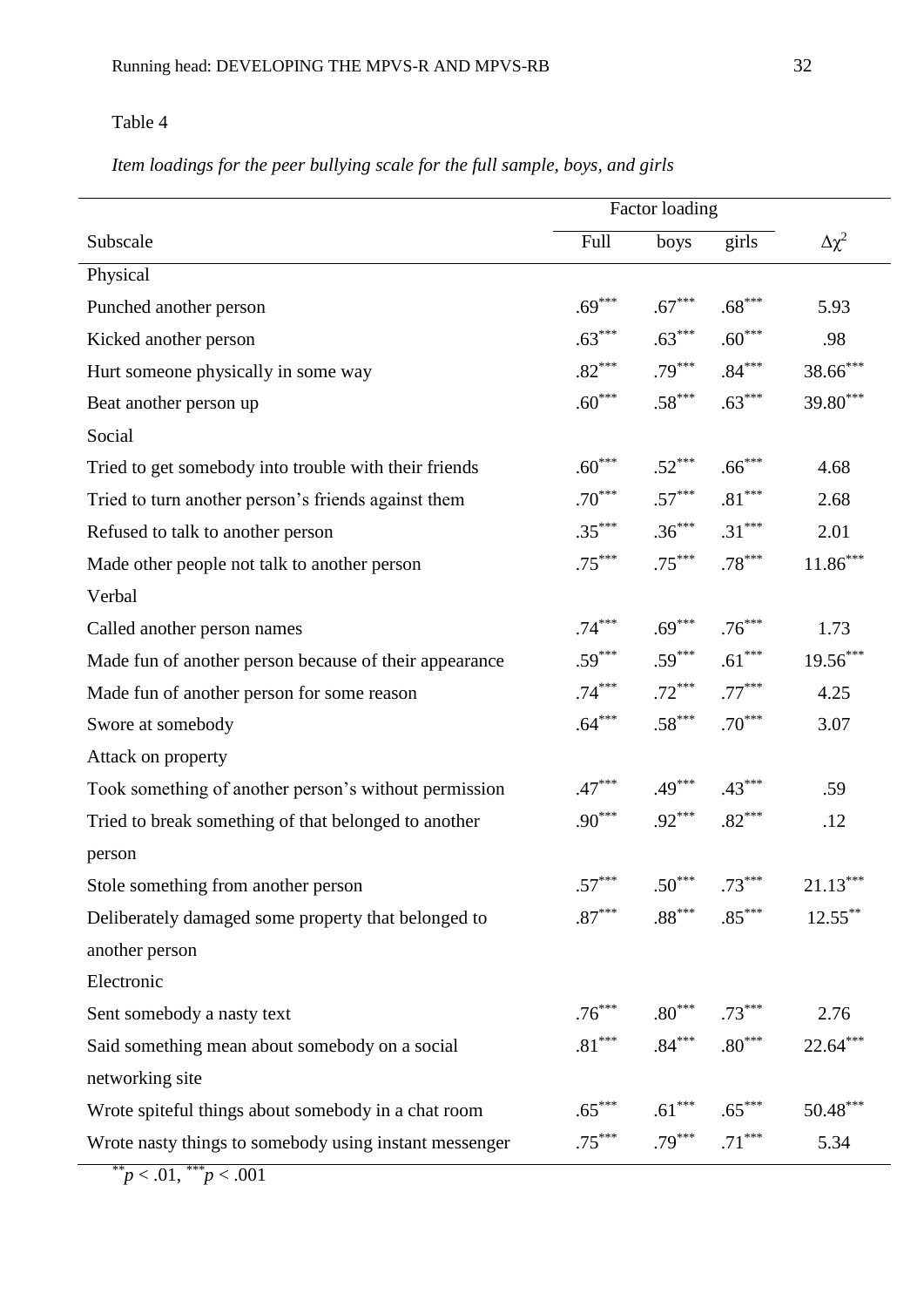|                    | Full | <b>Boys</b> | Girls |
|--------------------|------|-------------|-------|
| Peer victimization |      |             |       |
| Physical           | .91  | .91         | .86   |
| Social             | .87  | .87         | .87   |
| Verbal             | .84  | .87         | .81   |
| Property           | .90  | .90         | .90   |
| Electronic         | .91  | .92         | .90   |
| Peer bullying      |      |             |       |
| Physical           | .93  | .90         | .95   |
| Social             | .88  | .86         | .89   |
| Verbal             | .85  | .85         | .87   |
| Property           | .96  | .96         | .97   |
| Electronic         | .95  | .97         | .92   |

# *Estimated reliability for the subscales for the full sample, boys, and girls*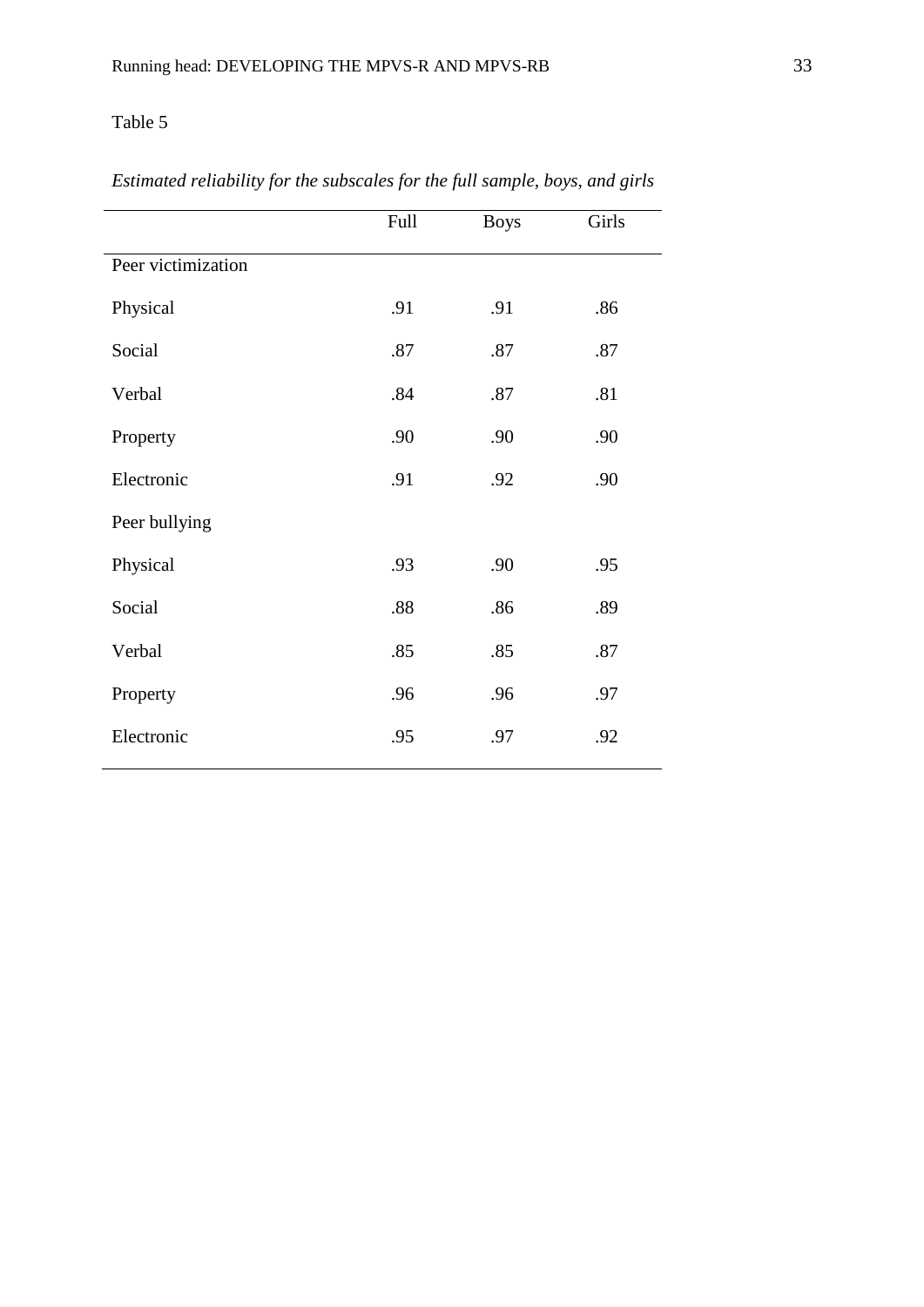*Associations among the peer victimization, peer bullying, and self-esteem controlling for age with girls above the diagonal and boys below.*

|                    | Peer victimization |                |          |                |          | Peer bullying |          |          |          |          |          |
|--------------------|--------------------|----------------|----------|----------------|----------|---------------|----------|----------|----------|----------|----------|
|                    | $\perp$            | $\overline{2}$ | 3        | $\overline{4}$ | 5        | 6             | 7        | 8        | 9        | 10       | 11       |
| Self-esteem<br>1.  |                    | $-.13$         | $-.18*$  | $-0.24$        | $-17***$ | $-.18*$       | .11      | $-.17*$  | $-.11$   | $-.05$   | $-.01$   |
| Peer victimization |                    |                |          |                |          |               |          |          |          |          |          |
| 2. Physical        | $-.18*$            |                | $.25***$ | $.45***$       | $.30***$ | $.20***$      | $.36***$ | $.17*$   | $.39***$ | .04      | $.23***$ |
| Social<br>3.       | $-.33***$          | $.49***$       |          | $.39***$       | $.22***$ | $.53***$      | $.26***$ | $.51***$ | $.37***$ | $.30***$ | $.31***$ |
| 4. Verbal          | $-.28***$          | $.60***$       | $.54***$ |                | $.36***$ | $.34***$      | .14      | $.21***$ | $.38***$ | .12      | $.22***$ |
| 5. Property        | $-.25***$          | $.57***$       | $.56***$ | $.50***$       |          | $.26***$      | .06      | .07      | $.19*$   | $.15*$   | .10      |
| 6. Electronic      | $-.25***$          | $.37***$       | $.60***$ | $.41***$       | $.39***$ |               | $.28***$ | $.35***$ | $.40***$ | $.31***$ | $.55***$ |
| Peer bullying      |                    |                |          |                |          |               |          |          |          |          |          |
| 7. Physical        | $-.15$             | $.56***$       | $.32***$ | $.42***$       | $.43***$ | $.31***$      |          | $.38***$ | $.46***$ | $.44***$ | $.44***$ |
| 8. Social          | $-.27***$          | $.26***$       | $.54***$ | $.30***$       | $.44***$ | $.48***$      | $.45***$ |          | $.44***$ | $.43***$ | $.41***$ |
| 9. Verbal          | $-.17*$            | $.27***$       | $.22***$ | $.42***$       | $.31***$ | $.16*$        | $.46***$ | $.28***$ |          | $.30***$ | $.53***$ |
| 10. Property       | $-.20$ **          | $.25***$       | $.26***$ | $.22***$       | $.41***$ | $.21***$      | $.45***$ | $.54***$ | $.40***$ |          | $.40***$ |
| 11. Electronic     | $-.27***$          | $.19*$         | $.42***$ | $.24***$       | $.30***$ | $.61***$      | $.36***$ | $.58***$ | $.22***$ | $.45***$ |          |

Note.df  $= 172$  for girls and 167 for boys because of missing data

 $p < .05,$   $\sqrt[*]{p} \le .01,$   $\sqrt[**]{p} \le .001$